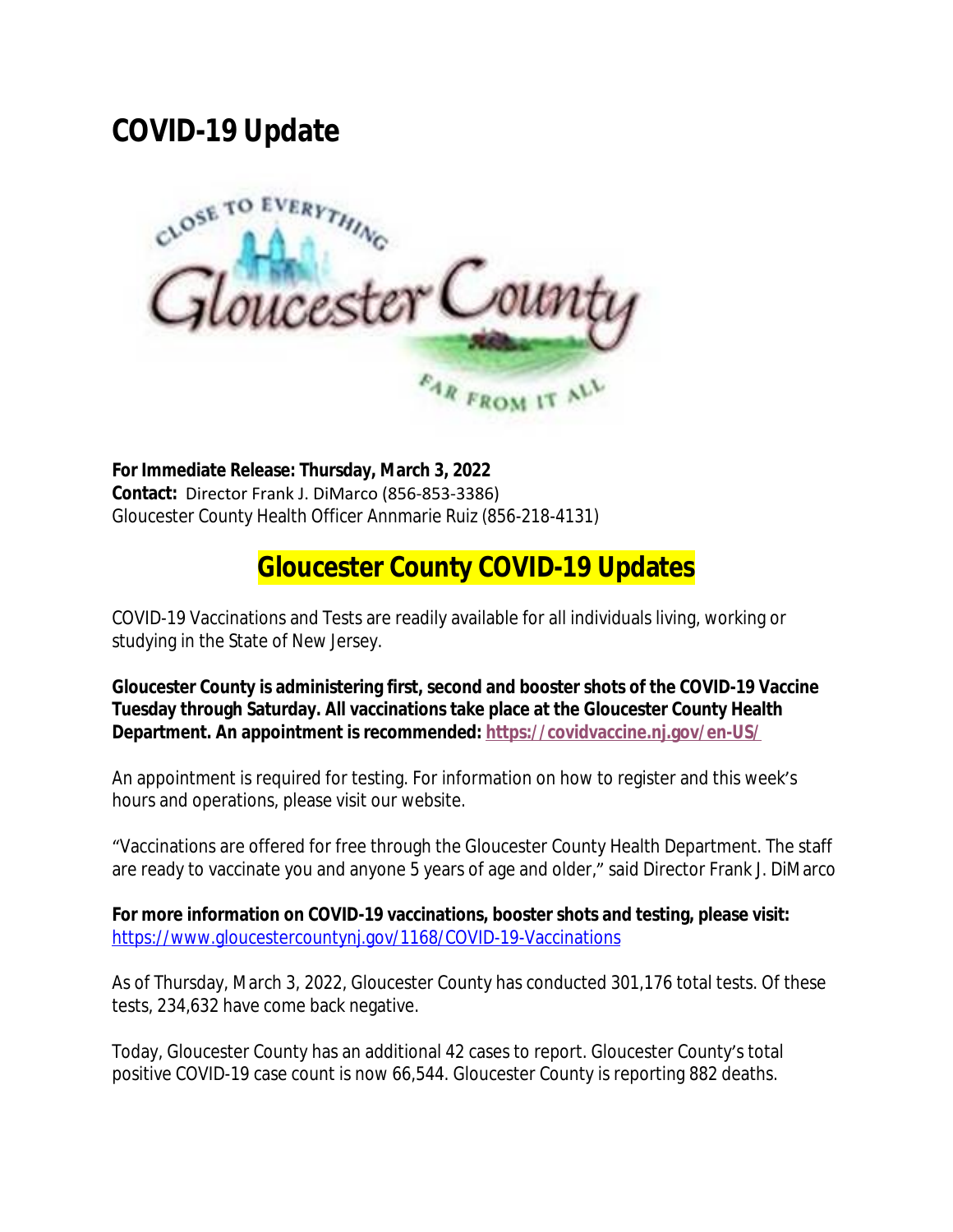| <b>Gloucester County COVID-19 Cases</b> |             |            |            |                          |  |
|-----------------------------------------|-------------|------------|------------|--------------------------|--|
| Case #                                  | <b>Date</b> | <b>SEX</b> | <b>AGE</b> | <b>Town/Municipality</b> |  |
| 66544                                   | 3/3/22      | Male       | 19         | Clayton                  |  |
| 66543                                   | 3/3/22      | Female     | 75         | Deptford                 |  |
| 66542                                   | 3/3/22      | Male       | 16         | Deptford                 |  |
| 66541                                   | 3/3/22      | Female     | 71         | East Greenwich           |  |
| 66540                                   | 3/3/22      | Male       | 37         | Elk                      |  |
| 66539                                   | 3/3/22      | Male       | 84         | Logan                    |  |
| 66538                                   | 3/3/22      | Male       | 84         | Monroe Twp.              |  |
| 66537                                   | 3/3/22      | Male       | 53         | Monroe Twp.              |  |
| 66536                                   | 3/3/22      | Male       | 3          | Monroe Twp.              |  |
| 66535                                   | 3/3/22      | Male       | 30         | Monroe Twp.              |  |
| 66534                                   | 3/3/22      | Male       | 65         | Monroe Twp.              |  |
| 66533                                   | 3/3/22      | Female     | 15         | Monroe Twp.              |  |
| 66532                                   | 3/3/22      | Male       | 33         | Pitman                   |  |
| 66531                                   | 3/3/22      | Female     | 52         | Pitman                   |  |
| 66530                                   | 3/3/22      | Male       | 13         | South Harrison Twp.      |  |
| 66529                                   | 3/3/22      | Female     | 50         | Washington Twp.          |  |
| 66528                                   | 3/3/22      | Female     | 44         | Washington Twp.          |  |
| 66527                                   | 3/3/22      | Unknown    | 57         | Washington Twp.          |  |
| 66526                                   | 3/3/22      | Female     | 90         | Washington Twp.          |  |
| 66525                                   | 3/3/22      | Female     | 3          | Washington Twp.          |  |
| 66524                                   | 3/3/22      | Female     | 11 months  | Washington Twp.          |  |
| 66523                                   | 3/3/22      | Male       | 42         | West Deptford            |  |
| 66522                                   | 3/3/22      | Female     | 49         | Woodbury                 |  |
| 66521                                   | 3/3/22      | Female     | 45         | Deptford                 |  |
| 66520                                   | 3/3/22      | Female     | 53         | East Greenwich           |  |
| 66519                                   | 3/3/22      | Female     | 20         | East Greenwich           |  |
| 66518                                   | 3/3/22      | Male       | 21         | Glassboro                |  |
| 66517                                   | 3/3/22      | Male       | 17         | Glassboro                |  |
| 66516                                   | 3/3/22      | Male       | 57         | Harrison Twp.            |  |
| 66515                                   | 3/3/22      | Female     | 70         | Monroe Twp.              |  |
| 66514                                   | 3/3/22      | Female     | 74         | Monroe Twp.              |  |
| 66513                                   | 3/3/22      | Female     | 29         | Monroe Twp.              |  |
| 66512                                   | 3/3/22      | Female     | 57         | Monroe Twp.              |  |
| 66511                                   | 3/3/22      | Female     | 45         | Pitman                   |  |
| 66510                                   | 3/3/22      | Female     | 76         | Swedesboro               |  |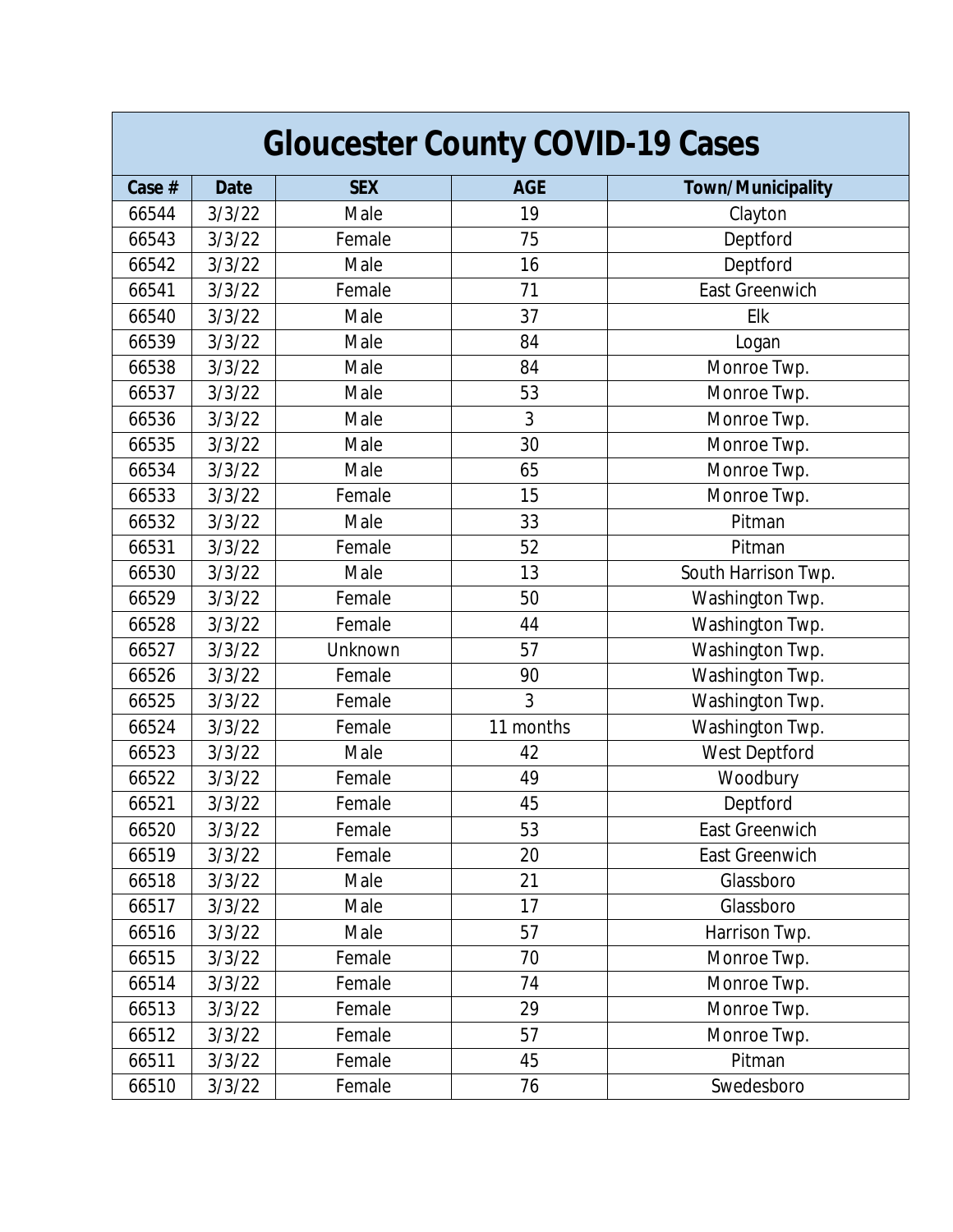| 66509 | 3/3/22 | Female | 19             | Swedesboro      |
|-------|--------|--------|----------------|-----------------|
| 66508 | 3/3/22 | Male   | 63             | Washington Twp. |
| 66507 | 3/3/22 | Female | 61             | Washington Twp. |
| 66506 | 3/3/22 | Female | 54             | Washington Twp. |
| 66505 | 3/3/22 | Male   | 52             | Wenonah         |
| 66504 | 3/3/22 | Female | 30             | Woodbury        |
| 66503 | 3/3/22 | Female | 31             | Woodbury        |
| 66502 | 3/2/21 | Female | 44             | Deptford        |
| 66501 | 3/2/21 | Female | 8              | Deptford        |
| 66500 | 3/2/21 | Female | 33             | Elk             |
| 66499 | 3/2/21 | Female | 61             | Mantua          |
| 66498 | 3/2/21 | Male   | 65             | Mantua          |
| 66497 | 3/2/21 | Female | 22             | Monroe Twp.     |
| 66496 | 3/2/21 | Female | 49             | Monroe Twp.     |
| 66495 | 3/2/21 | Female | 14             | Monroe Twp.     |
| 66494 | 3/2/21 | Female | 12             | Monroe Twp.     |
| 66493 | 3/2/21 | Female | 84             | Pitman          |
| 66492 | 3/2/21 | Male   | $\sqrt{4}$     | Washington Twp. |
| 66491 | 3/2/21 | Female | $\overline{2}$ | Washington Twp. |
| 66490 | 3/2/21 | Female | 56             | Woodbury        |
| 66489 | 3/2/21 | Male   | 43             | Woodbury        |
| 66488 | 3/2/21 | Male   | 21             | Woodbury        |
| 66487 | 3/2/21 | Female | 52             | Woolwich        |
| 66486 | 3/2/21 | Female | 5              | Woolwich        |
| 66485 | 3/2/21 | Female | 97             | Woolwich        |
| 66484 | 3/2/21 | Female | 32             | Deptford        |
| 66483 | 3/2/21 | Female | 42             | Deptford        |
| 66482 | 3/2/21 | Male   | 31             | Franklin Twp.   |
| 66481 | 3/2/21 | Female | 50             | Glassboro       |
| 66480 | 3/2/21 | Male   | 57             | Logan           |
| 66479 | 3/2/21 | Male   | 38             | Washington Twp. |
| 66478 | 3/2/21 | Female | 42             | Washington Twp. |
| 66477 | 3/2/21 | Female | 83             | Woodbury        |
| 66476 | 3/2/21 | Female | 90             | Woodbury        |
| 66475 | 3/2/21 | Male   | 60             | Woodbury        |
| 66474 | 3/2/21 | Male   | 29             | Woodbury        |
| 66473 | 3/2/21 | Female | 25             | Woodbury        |
| 66472 | 3/2/21 | Male   | 98             | Woodbury        |
| 66471 | 3/2/21 | Female | Unknown        | Woodbury        |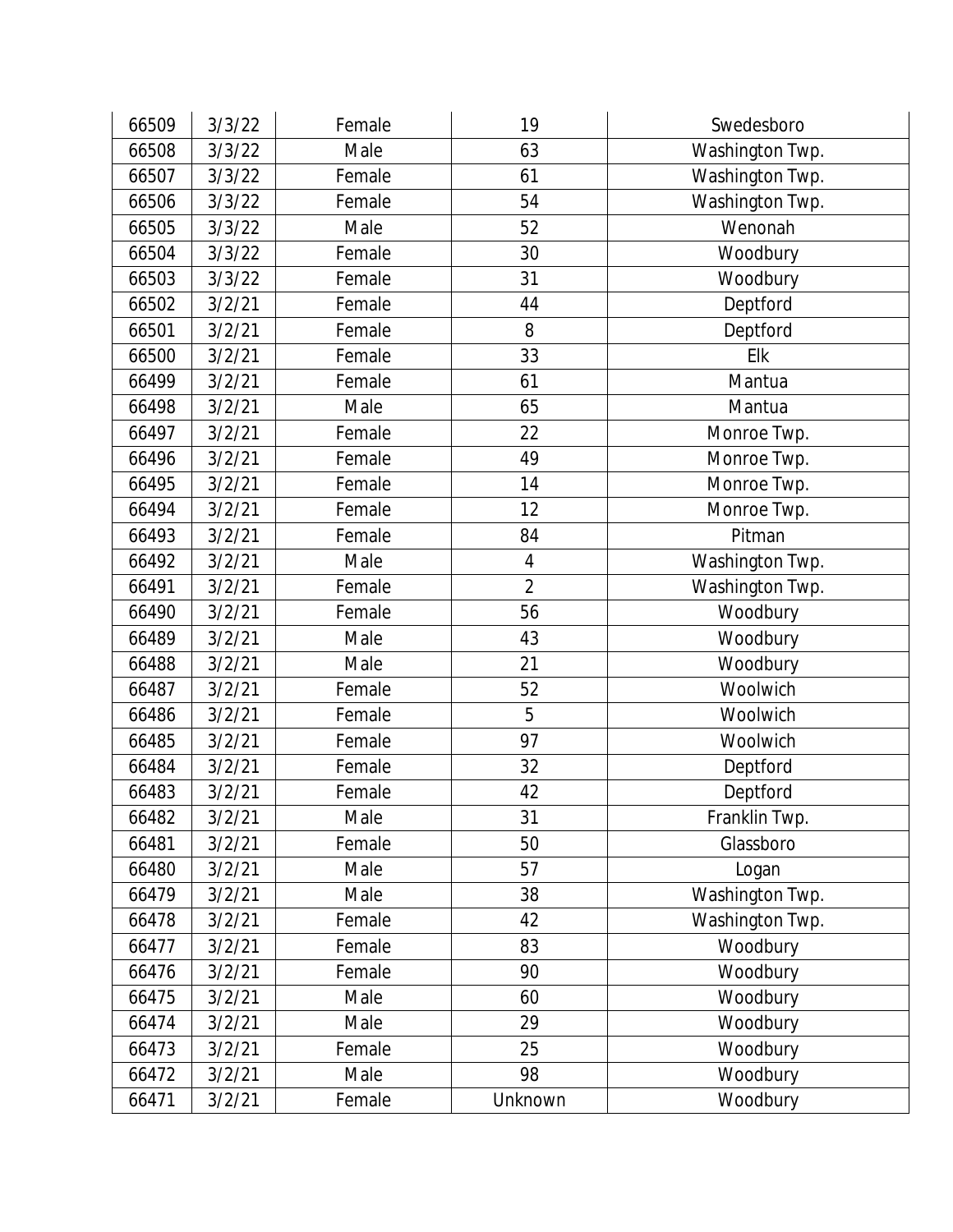| 66470 | 3/2/21 | Female | 28             | Woodbury              |
|-------|--------|--------|----------------|-----------------------|
| 66469 | 3/2/21 | Female | 77             | Woodbury              |
| 66468 | 3/2/21 | Female | 67             | Woodbury              |
| 66467 | 3/2/21 | Female | 74             | Woodbury              |
| 66466 | 3/2/21 | Female | 94             | Woodbury              |
| 66465 | 3/2/21 | Female | 61             | Woodbury              |
| 66464 | 3/2/21 | Female | 71             | Woodbury              |
| 66463 | 3/1/22 | Male   | 55             | Deptford              |
| 66462 | 3/1/22 | Female | 46             | East Greenwich        |
| 66461 | 3/1/22 | Female | 38             | <b>East Greenwich</b> |
| 66460 | 3/1/22 | Male   | 34             | Franklin Twp.         |
| 66459 | 3/1/22 | Female | 33             | Franklin Twp.         |
| 66458 | 3/1/22 | Male   | 75             | Franklin Twp.         |
| 66457 | 3/1/22 | Male   | 38             | East Greenwich        |
| 66456 | 3/1/22 | Female | 73             | Monroe Twp.           |
| 66455 | 3/1/22 | Female | 60             | Washington Twp.       |
| 66454 | 3/1/22 | Male   | $\overline{7}$ | West Deptford         |
| 66453 | 3/1/22 | Female | 35             | West Deptford         |
| 66452 | 3/1/22 | Female | 5              | West Deptford         |
| 66451 | 3/1/22 | Male   | 83             | West Deptford         |
| 66450 | 3/1/22 | Female | 67             | Woodbury              |
| 66449 | 3/1/22 | Female | 90             | Woodbury              |
| 66448 | 3/1/22 | Female | 85             | Woodbury              |
| 66447 | 3/1/22 | Female | 31             | Woodbury              |
| 66446 | 3/1/22 | Male   | 60             | Woodbury              |
| 66445 | 3/1/22 | Female | 79             | Woodbury              |
| 66444 | 3/1/22 | Male   | 9              | Deptford              |
| 66443 | 3/1/22 | Female | 8              | Deptford              |
| 66442 | 3/1/22 | Female | 48             | Deptford              |
| 66441 | 3/1/22 | Male   | 16             | Deptford              |
| 66440 | 3/1/22 | Female | 8              | Franklin Twp.         |
| 66439 | 3/1/22 | Male   | 53             | Paulsboro             |
| 66438 | 3/1/22 | Female | 46             | Pitman                |
| 66437 | 3/1/22 | Male   | 25             | Washington Twp.       |

## **COVID-19 Deaths in Gloucester County**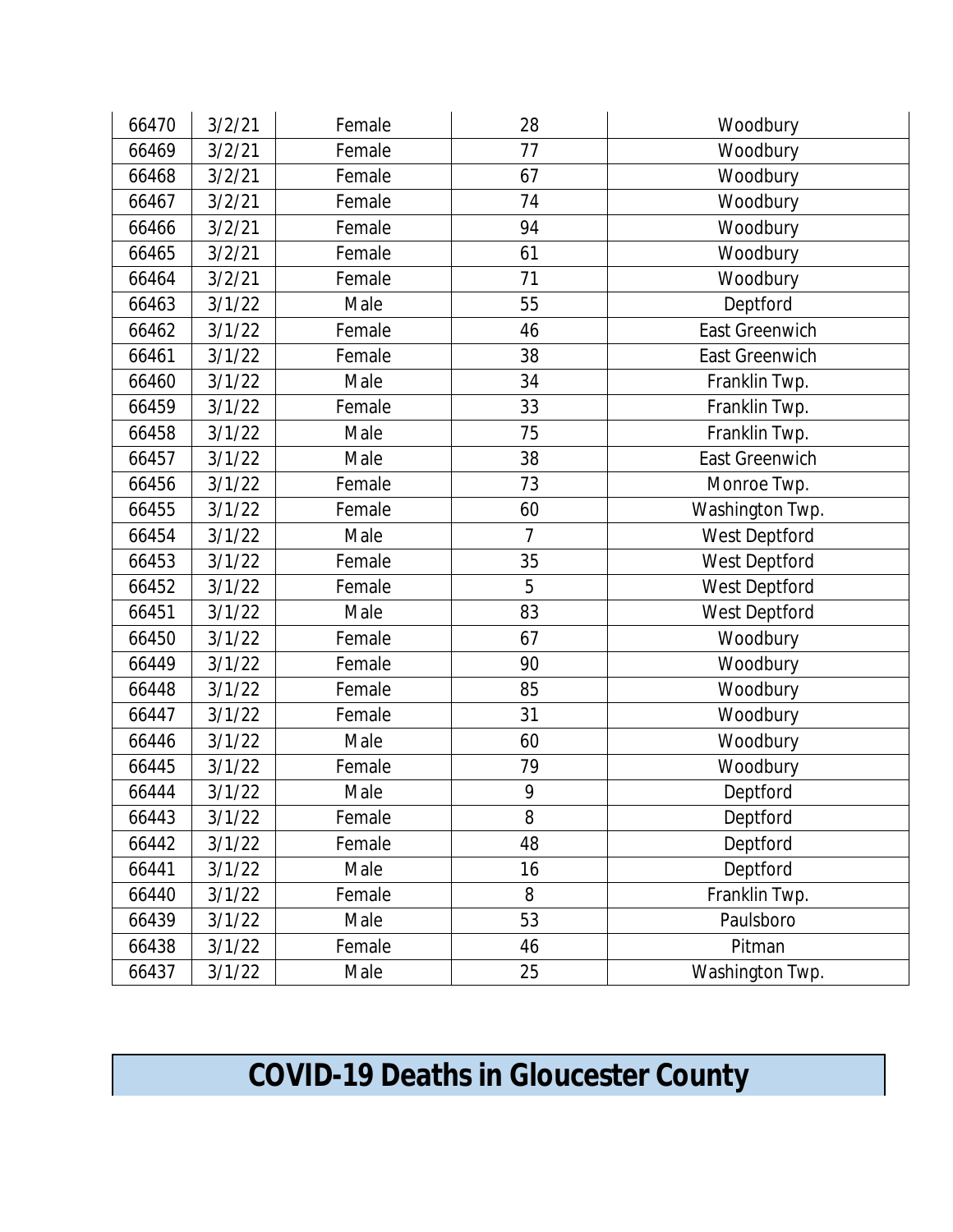| $\#$ | <b>SEX</b> | <b>AGE</b> | <b>Municipality</b> |
|------|------------|------------|---------------------|
| 882  | Male       | 75         | West Deptford       |
| 881  | Female     | 92         | West Deptford       |
| 880  | Male       | 68         | Washington Twp.     |
| 879  | Male       | 80         | Woodbury            |
| 878  | Female     | 80         | Deptford            |
| 877  | Male       | 58         | East Greenwich      |
| 876  | Male       | 64         | Woolwich            |
| 875  | Male       | 64         | Mantua              |
| 874  | Female     | 93         | Monroe Twp.         |
| 873  | Female     | 83         | Woodbury            |
| 872  | Male       | 65         | Washington Twp.     |
| 871  | Female     | 69         | Washington Twp.     |
| 870  | Male       | 78         | Clayton             |
| 869  | Female     | 73         | South Harrison Twp. |
| 868  | Female     | 93         | Pitman              |
| 867  | Female     | 75         | West Deptford       |
| 866  | Male       | 83         | Washington Twp.     |
| 865  | Male       | 54         | Woodbury            |
| 864  | Female     | 62         | Pitman              |
| 863  | Male       | 56         | Clayton             |
| 862  | Male       | 77         | Monroe Twp.         |
| 861  | Male       | 83         | Washington Twp.     |
| 860  | Female     | 97         | Washington Twp.     |
| 859  | Male       | 69         | Clayton             |
| 858  | Female     | 83         | Woodbury            |
| 857  | Female     | 80         | Mantua              |
| 856  | Female     | 83         | Pitman              |
| 855  | Male       | 64         | Washington Twp.     |
| 854  | Female     | 48         | Washington Twp.     |
| 853  | Female     | 72         | Woodbury            |
| 852  | Male       | 52         | Washington Twp.     |
| 851  | Female     | 92         | Deptford            |
| 850  | Female     | 33         | Washington Twp.     |
| 849  | Female     | 82         | Washington Twp.     |
| 848  | Male       | 78         | Monroe Twp.         |
| 847  | Female     | 46         | Paulsboro           |
| 846  | Female     | 67         | Glassboro           |
| 845  | Female     | 78         | Mantua              |
| 844  | Male       | 78         | Greenwich Twp.      |
| 843  | Female     | 95         | Washington Twp.     |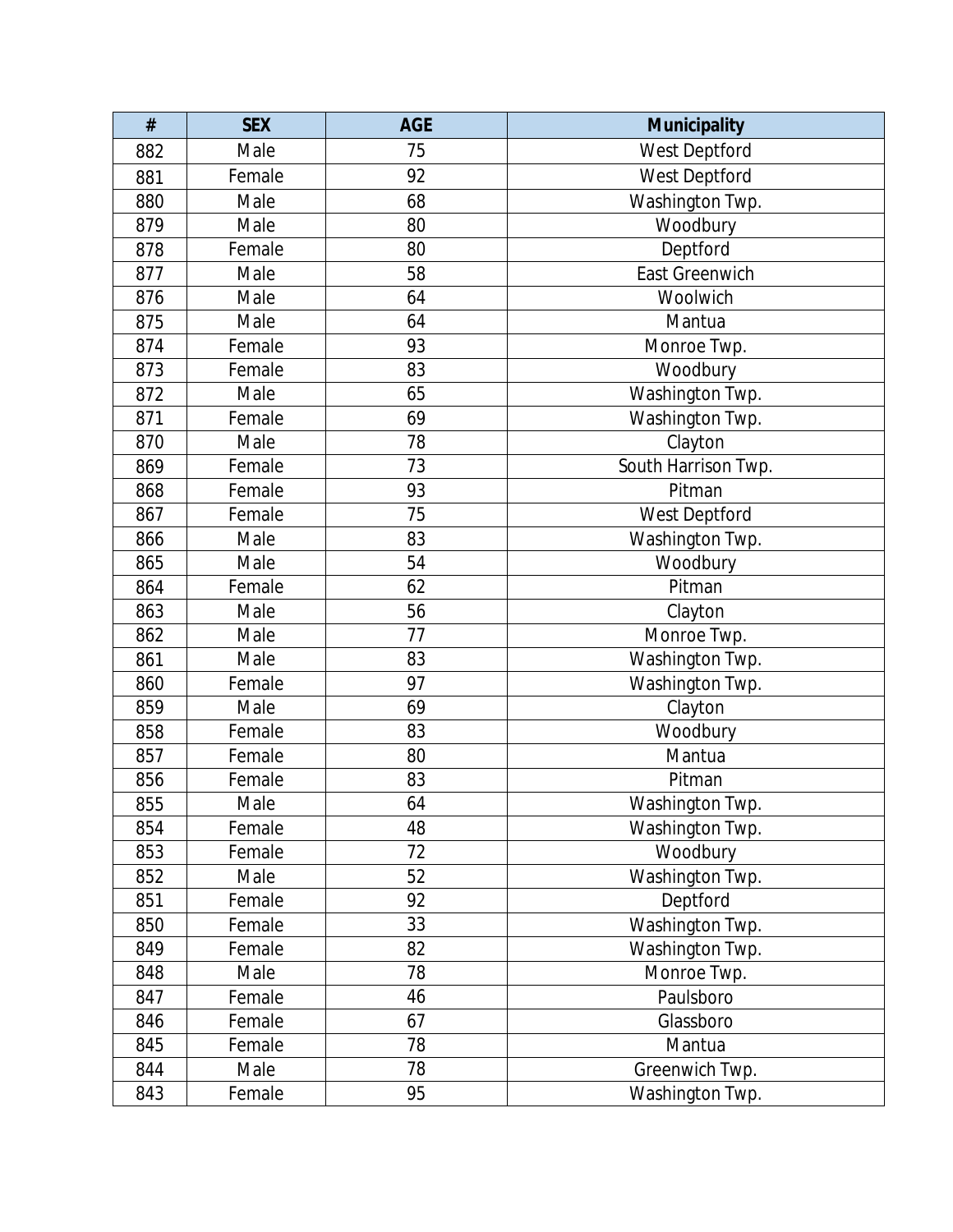| 842 | Female | 73 | Glassboro            |
|-----|--------|----|----------------------|
| 841 | Male   | 81 | Deptford             |
| 840 | Female | 84 | Woodbury             |
| 839 | Female | 78 | Deptford             |
| 838 | Male   | 76 | Washington Twp.      |
| 837 | Male   | 81 | Deptford             |
| 836 | Female | 78 | West Deptford        |
| 835 | Female | 59 | Deptford             |
| 834 | Female | 86 | Monroe Twp.          |
| 833 | Male   | 84 | Harrison Twp.        |
| 832 | Female | 89 | Deptford             |
| 831 | Male   | 79 | <b>National Park</b> |
| 830 | Male   | 90 | Woodbury             |
| 829 | Female | 80 | Pitman               |
| 828 | Male   | 59 | Deptford             |
| 827 | Female | 70 | Monroe Twp.          |
| 826 | Male   | 89 | Deptford             |
| 825 | Female | 81 | Paulsboro            |
| 824 | Male   | 82 | Washington Twp.      |
| 823 | Male   | 84 | Washington Twp.      |
| 822 | Male   | 85 | Pitman               |
| 821 | Female | 75 | Paulsboro            |
| 820 | Female | 95 | Pitman               |
| 819 | Male   | 94 | Glassboro            |
| 818 | Male   | 78 | West Deptford        |
| 817 | Female | 96 | Harrison Twp.        |
| 816 | Female | 75 | Washington Twp.      |
| 815 | Female | 79 | Pitman               |
| 814 | Female | 75 | Mantua               |
| 813 | Female | 99 | Deptford             |
| 812 | Male   | 67 | Deptford             |
| 811 | Female | 83 | Mantua               |
| 810 | Female | 74 | Washington Twp.      |
| 809 | Male   | 83 | Mantua               |
| 808 | Female | 82 | Deptford             |
| 807 | Male   | 70 | Monroe Twp.          |
| 806 | Male   | 73 | Greenwich Twp.       |
| 805 | Female | 84 | Westville            |
| 804 | Female | 54 | Monroe Twp.          |
| 803 | Female | 60 | Greenwich Twp.       |
| 802 | Male   | 84 | Woodbury             |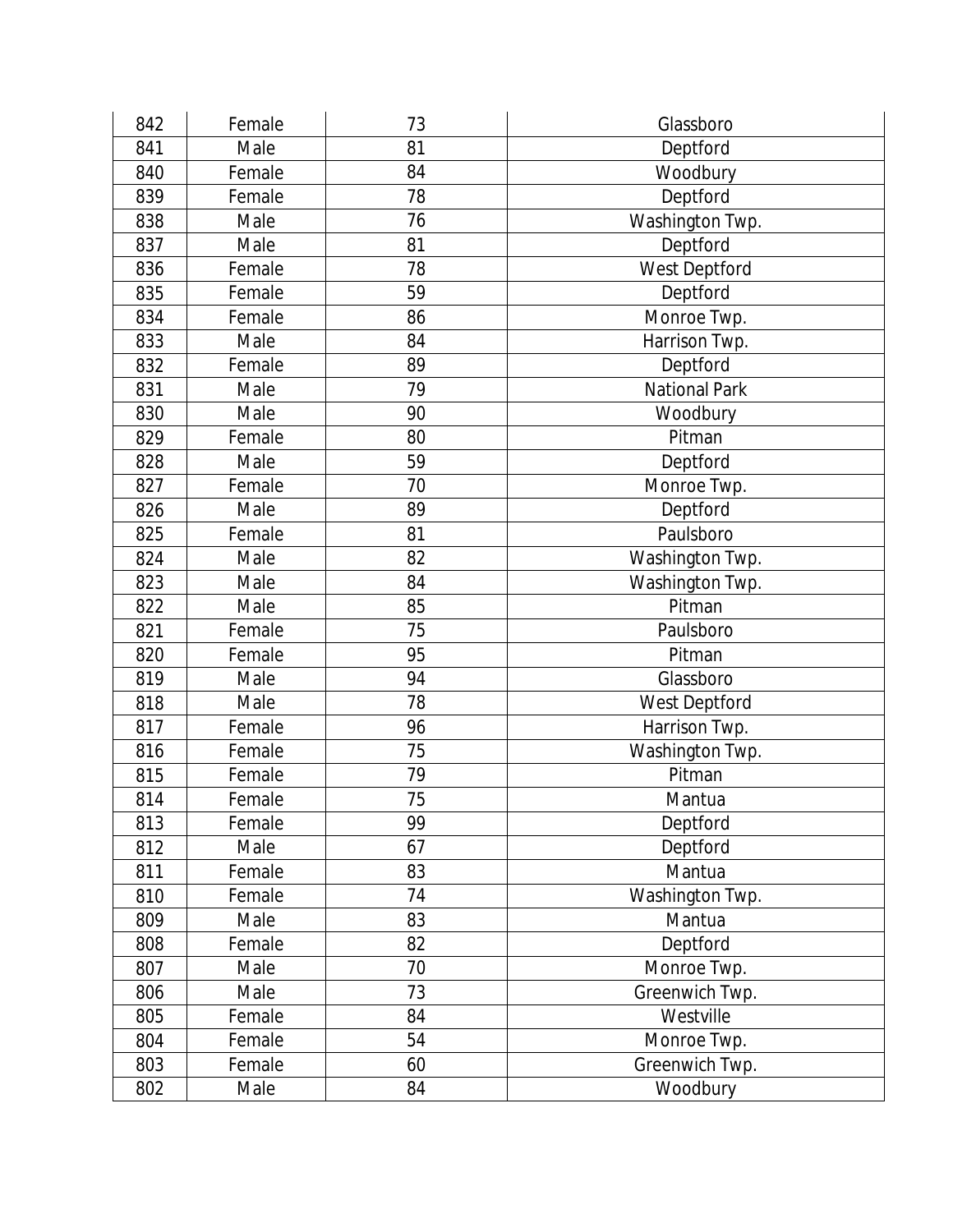| 801 | Male   | 93  | Greenwich Twp.      |
|-----|--------|-----|---------------------|
| 800 | Female | 80  | Mantua              |
| 799 | Female | 102 | Washington Twp.     |
| 798 | Male   | 90  | Deptford            |
| 797 | Female | 68  | Mantua              |
| 796 | Female | 81  | Glassboro           |
| 795 | Female | 68  | Deptford            |
| 794 | Male   | 82  | Monroe Twp.         |
| 793 | Male   | 98  | West Deptford       |
| 792 | Female | 61  | Westville           |
| 791 | Male   | 69  | West Deptford       |
| 790 | Female | 69  | Deptford            |
| 789 | Male   | 55  | Mantua              |
| 788 | Male   | 70  | Newfield            |
| 787 | Male   | 60  | West Deptford       |
| 786 | Female | 83  | Washington Twp.     |
| 785 | Female | 29  | Deptford            |
| 784 | Male   | 88  | Woolwich            |
| 783 | Female | 54  | Mantua              |
| 782 | Male   | 79  | Mantua              |
| 781 | Female | 85  | Monroe Twp.         |
| 780 | Male   | 68  | West Deptford       |
| 779 | Female | 66  | Logan               |
| 778 | Male   | 82  | Monroe Twp.         |
| 777 | Male   | 79  | Westville           |
| 776 | Female | 76  | Franklin Twp.       |
| 775 | Male   | 92  | Monroe Twp.         |
| 774 | Male   | 53  | Clayton             |
| 773 | Female | 37  | Woodbury            |
| 772 | Female | 76  | Greenwich Twp.      |
| 771 | Male   | 89  | Woodbury            |
| 770 | Female | 60  | Mantua              |
| 769 | Male   | 81  | Pitman              |
| 768 | Male   | 91  | East Greenwich      |
| 767 | Male   | 72  | Monroe Twp.         |
| 766 | Female | 65  | Monroe Twp.         |
| 765 | Female | 96  | East Greenwich      |
| 764 | Female | 60  | Franklin Twp.       |
| 763 | Female | 35  | Paulsboro           |
| 762 | Male   | 69  | South Harrison Twp. |
| 761 | Male   | 59  | Franklin Twp.       |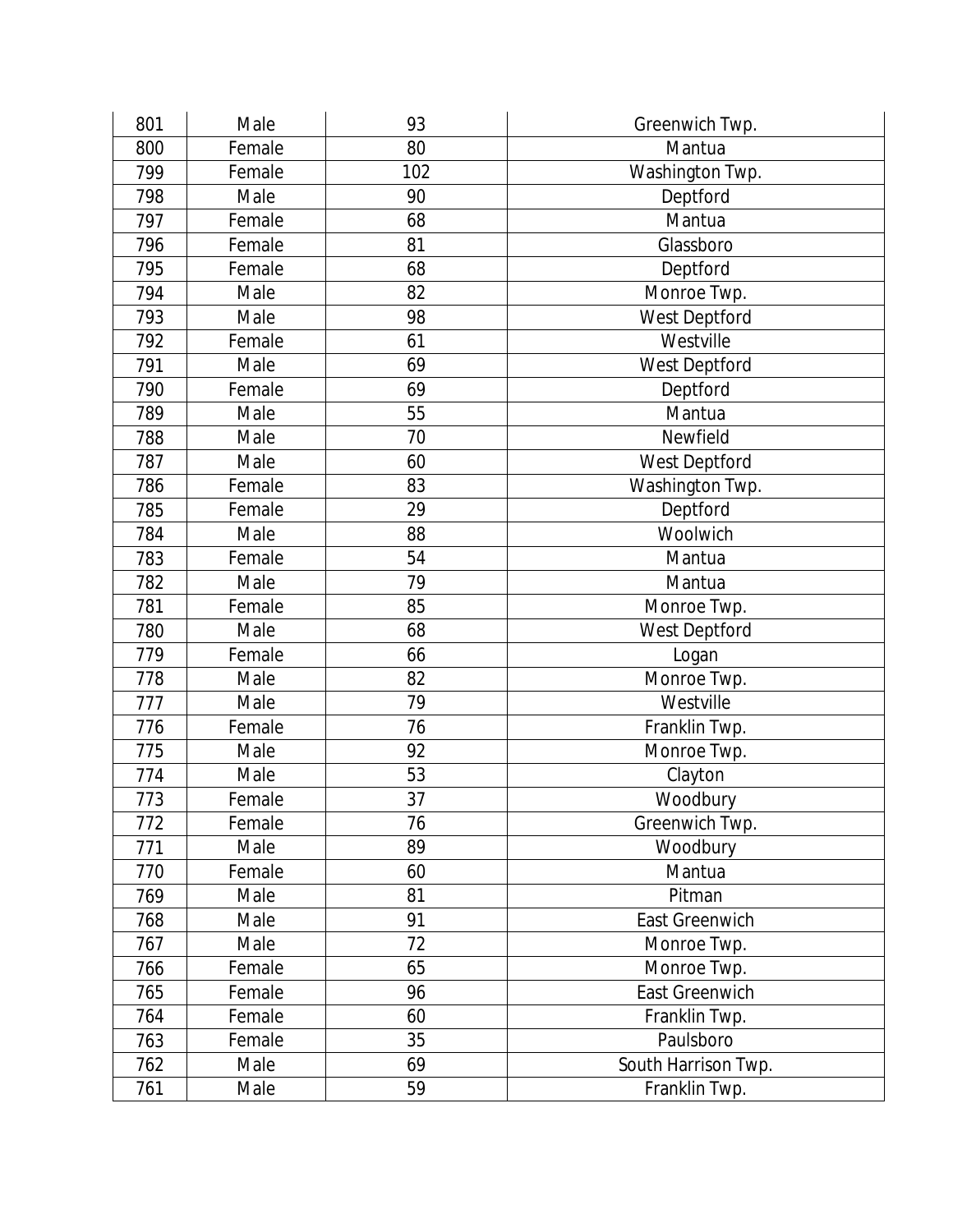| 760 | Female | 78 | Mantua              |
|-----|--------|----|---------------------|
| 759 | Male   | 94 | Greenwich Twp.      |
| 758 | Male   | 78 | West Deptford       |
| 757 | Male   | 82 | Washington Twp.     |
| 756 | Male   | 60 | Clayton             |
| 755 | Male   | 65 | Washington Twp.     |
| 754 | Male   | 92 | Monroe Twp.         |
| 753 | Male   | 60 | West Deptford       |
| 752 | Female | 34 | Monroe Twp.         |
| 751 | Female | 69 | Pitman              |
| 750 | Male   | 90 | Washington Twp.     |
| 749 | Female | 79 | Monroe Twp.         |
| 748 | Male   | 85 | Washington Twp.     |
| 747 | Female | 61 | Paulsboro           |
| 746 | Male   | 67 | Paulsboro           |
| 745 | Female | 70 | Deptford            |
| 744 | Female | 57 | West Deptford       |
| 743 | Male   | 81 | Monroe Twp.         |
| 742 | Male   | 50 | Paulsboro           |
| 741 | Male   | 70 | South Harrison Twp. |
| 740 | Male   | 78 | Mantua              |
| 739 | Male   | 62 | Mantua              |
| 738 | Female | 76 | Mantua              |
| 737 | Male   | 64 | West Deptford       |
| 736 | Male   | 70 | Swedesboro          |
| 735 | Female | 67 | Harrison Twp.       |
| 734 | Male   | 53 | Mantua              |
| 733 | Male   | 85 | Mantua              |
| 732 | Female | 65 | Deptford            |
| 731 | Male   | 64 | Glassboro           |
| 730 | Male   | 23 | Monroe Twp.         |
| 729 | Female | 93 | Woodbury            |
| 728 | Female | 85 | Westville           |
| 727 | Female | 91 | Monroe Twp.         |
| 726 | Female | 66 | Franklin Twp.       |
| 725 | Male   | 61 | Harrison Twp.       |
| 724 | Male   | 83 | South Harrison Twp. |
| 723 | Female | 98 | Washington Twp.     |
| 722 | Female | 71 | Mantua              |
| 721 | Male   | 58 | South Harrison Twp. |
| 720 | Female | 91 | Washington Twp.     |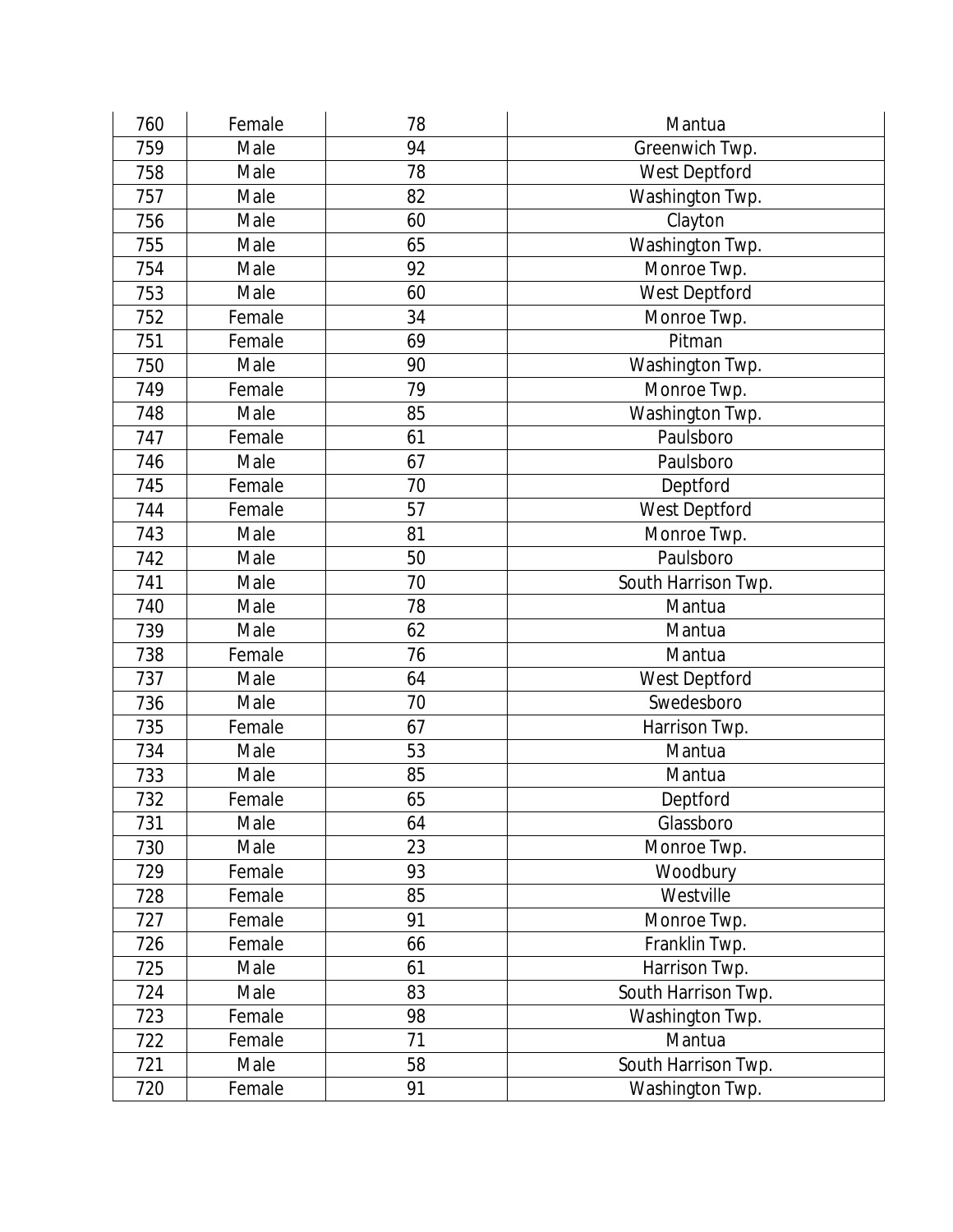| 719 | Male   | 79 | Deptford              |
|-----|--------|----|-----------------------|
| 718 | Male   | 50 | <b>East Greenwich</b> |
| 717 | Female | 66 | Deptford              |
| 716 | Female | 68 | West Deptford         |
| 715 | Male   | 75 | Washington Twp.       |
| 714 | Female | 68 | Washington Twp.       |
| 713 | Female | 42 | Glassboro             |
| 712 | Male   | 73 | Deptford              |
| 711 | Female | 80 | Deptford              |
| 710 | Male   | 70 | Washington Twp.       |
| 709 | Male   | 73 | Clayton               |
| 708 | Male   | 68 | Glassboro             |
| 707 | Female | 79 | Clayton               |
| 706 | Male   | 80 | West Deptford         |
| 705 | Male   | 76 | Woodbury Heights      |
| 704 | Female | 73 | Glassboro             |
| 703 | Female | 91 | Deptford              |
| 702 | Female | 69 | Glassboro             |
| 701 | Male   | 95 | Washington Twp.       |
| 700 | Male   | 57 | Clayton               |
| 699 | Male   | 61 | Woodbury              |
| 698 | Male   | 60 | West Deptford         |
| 697 | Female | 93 | Woodbury              |
| 696 | Female | 85 | Woodbury              |
| 695 | Male   | 68 | Monroe Twp.           |
| 694 | Male   | 84 | Monroe Twp.           |
| 693 | Male   | 86 | Franklin Twp.         |
| 692 | Male   | 65 | Woodbury              |
| 691 | Female | 30 | Clayton               |
| 690 | Male   | 52 | Glassboro             |
| 689 | Female | 66 | Washington Twp.       |
| 688 | Female | 50 | Mantua                |
| 687 | Female | 81 | Washington Twp.       |
| 686 | Male   | 67 | Monroe Twp.           |
| 685 | Male   | 28 | Clayton               |
| 684 | Male   | 62 | West Deptford         |
| 683 | Male   | 85 | Washington Twp.       |
| 682 | Female | 57 | West Deptford         |
| 681 | Female | 67 | Pitman                |
| 680 | Female | 77 | West Deptford         |
| 679 | Male   | 53 | Glassboro             |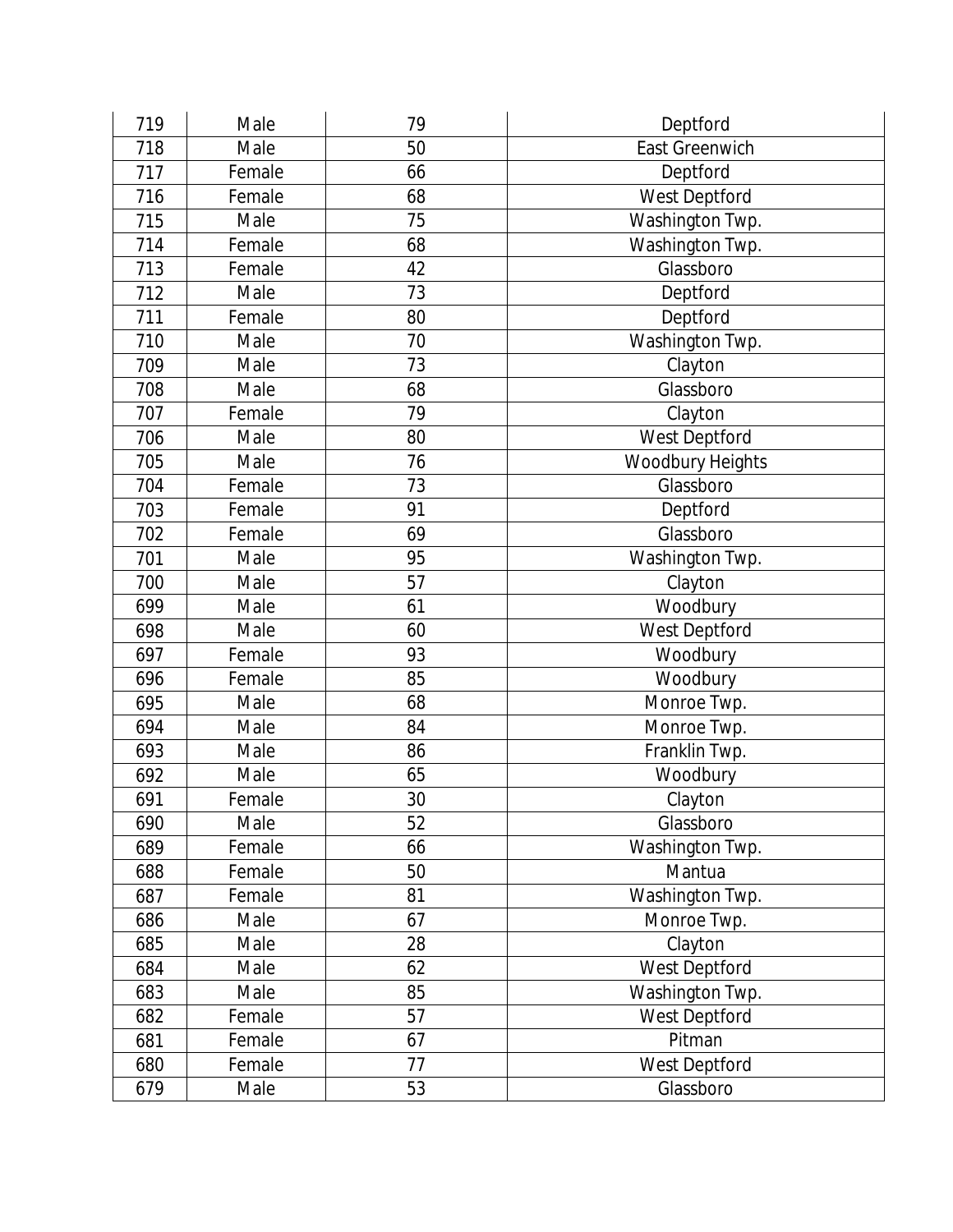| 678 | Male   | 86  | Greenwich Twp.  |
|-----|--------|-----|-----------------|
| 677 | Male   | 89  | West Deptford   |
| 676 | Male   | 75  | West Deptford   |
| 675 | Male   | 77  | Paulsboro       |
| 674 | Male   | 89  | Harrison Twp.   |
| 673 | Male   | 70  | Mantua          |
| 672 | Male   | 72  | Glassboro       |
| 671 | Female | 67  | West Deptford   |
| 670 | Male   | 66  | Monroe Twp.     |
| 669 | Male   | 83  | Washington Twp. |
| 668 | Female | 72  | Washington Twp. |
| 667 | Male   | 89  | Mantua          |
| 666 | Male   | 45  | Deptford        |
| 665 | Female | 76  | Deptford        |
| 664 | Male   | 72  | Deptford        |
| 663 | Male   | 49  | Franklin Twp.   |
| 662 | Female | 76  | Paulsboro       |
| 661 | Male   | 90  | Woodbury        |
| 660 | Female | 46  | Deptford        |
| 659 | Male   | 85  | Mantua          |
| 658 | Female | 51  | Glassboro       |
| 657 | Male   | 41  | Woolwich        |
| 656 | Male   | 74  | Monroe Twp.     |
| 655 | Female | 79  | Deptford        |
| 654 | Male   | 66  | Deptford        |
| 653 | Female | 69  | Washington Twp. |
| 652 | Male   | 48  | Paulsboro       |
| 651 | Male   | 50  | Franklin Twp.   |
| 650 | Female | 86  | Woodbury        |
| 649 | Male   | 45  | Newfield        |
| 648 | Female | 81  | Washington Twp. |
| 647 | Male   | 83  | Monroe Twp.     |
| 646 | Male   | 73  | Woodbury        |
| 645 | Male   | 42  | Paulsboro       |
| 644 | Male   | 60  | Deptford        |
| 643 | Male   | 57  | Glassboro       |
| 642 | Male   | 59  | Washington Twp. |
| 641 | Female | 84  | Washington Twp. |
| 640 | Male   | 86  | Westville       |
| 639 | Female | 100 | Washington Twp. |
| 638 | Female | 92  | Paulsboro       |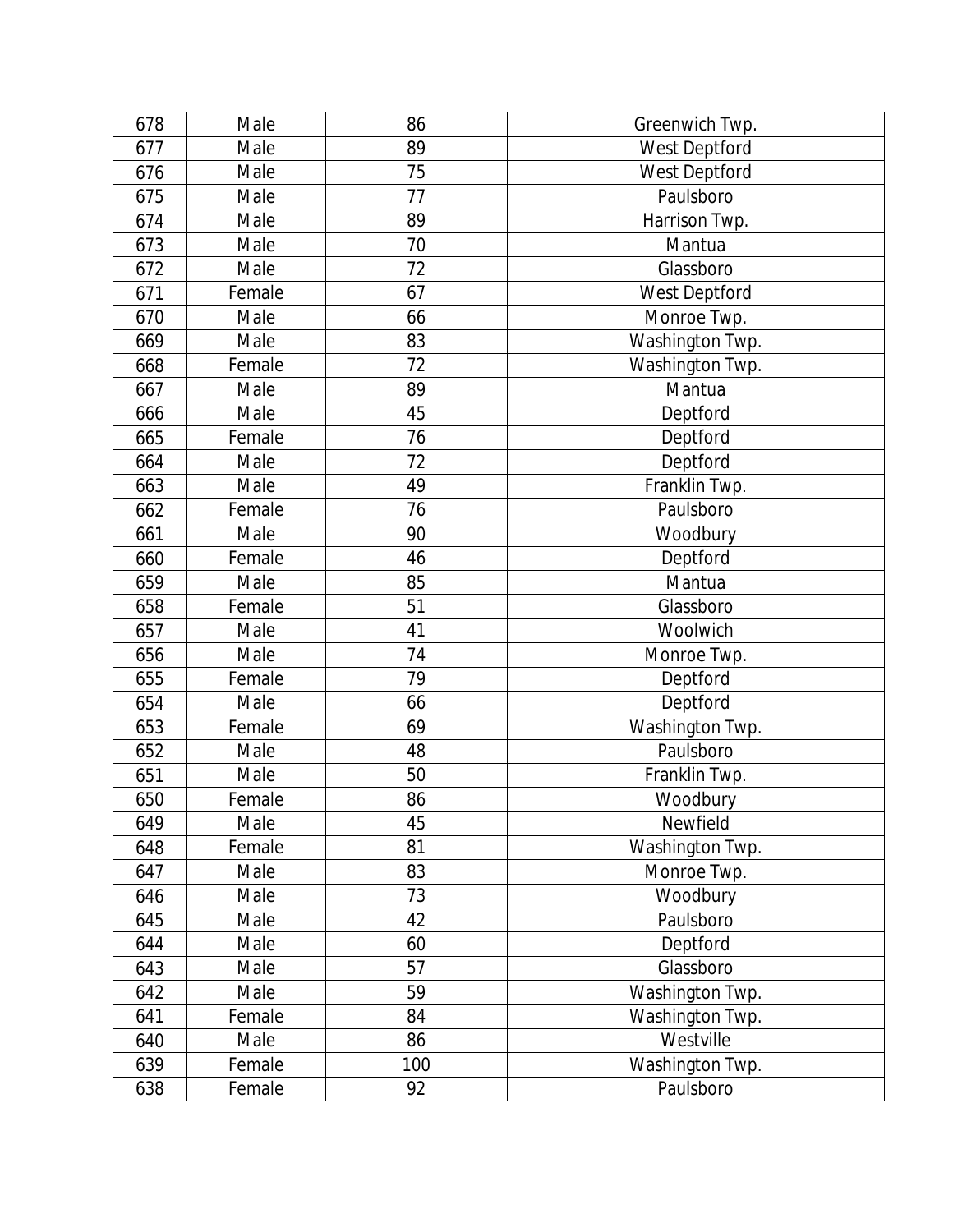| 637 | Male   | 81 | Deptford                |
|-----|--------|----|-------------------------|
| 636 | Male   | 59 | Clayton                 |
| 635 | Male   | 72 | Greenwich Twp.          |
| 634 | Male   | 74 | Franklin Twp.           |
| 633 | Female | 64 | Deptford                |
| 632 | Male   | 80 | <b>Woodbury Heights</b> |
| 631 | Male   | 83 | Woodbury                |
| 630 | Male   | 96 | Washington Twp.         |
| 629 | Female | 65 | Monroe Twp.             |
| 628 | Female | 98 | Glassboro               |
| 627 | Male   | 90 | Clayton                 |
| 626 | Male   | 75 | Washington Twp.         |
| 625 | Female | 91 | Washington Twp.         |
| 624 | Female | 53 | Clayton                 |
| 623 | Male   | 64 | Newfield                |
| 622 | Male   | 62 | Logan                   |
| 621 | Male   | 82 | Glassboro               |
| 620 | Female | 77 | Clayton                 |
| 619 | Female | 79 | Deptford                |
| 618 | Male   | 47 | Deptford                |
| 617 | Female | 65 | Logan                   |
| 616 | Female | 64 | Monroe Twp.             |
| 615 | Female | 70 | West Deptford           |
| 614 | Male   | 65 | Logan                   |
| 613 | Male   | 87 | Washington Twp.         |
| 612 | Male   | 72 | <b>National Park</b>    |
| 611 | Male   | 68 | Wenonah                 |
| 610 | Female | 67 | Monroe Twp.             |
| 609 | Male   | 80 | West Deptford           |
| 608 | Female | 74 | Greenwich Twp.          |
| 607 | Male   | 72 | Deptford                |
| 606 | Male   | 92 | <b>National Park</b>    |
| 605 | Female | 71 | Washington Twp.         |
| 604 | Female | 55 | Monroe Twp.             |
| 603 | Female | 91 | Deptford                |
| 602 | Male   | 62 | Deptford                |
| 601 | Male   | 57 | Mantua                  |
| 600 | Male   | 35 | Monroe Twp.             |
| 599 | Female | 64 | West Deptford           |
| 598 | Female | 92 | Monroe Twp.             |
| 597 | Female | 73 | Monroe Twp.             |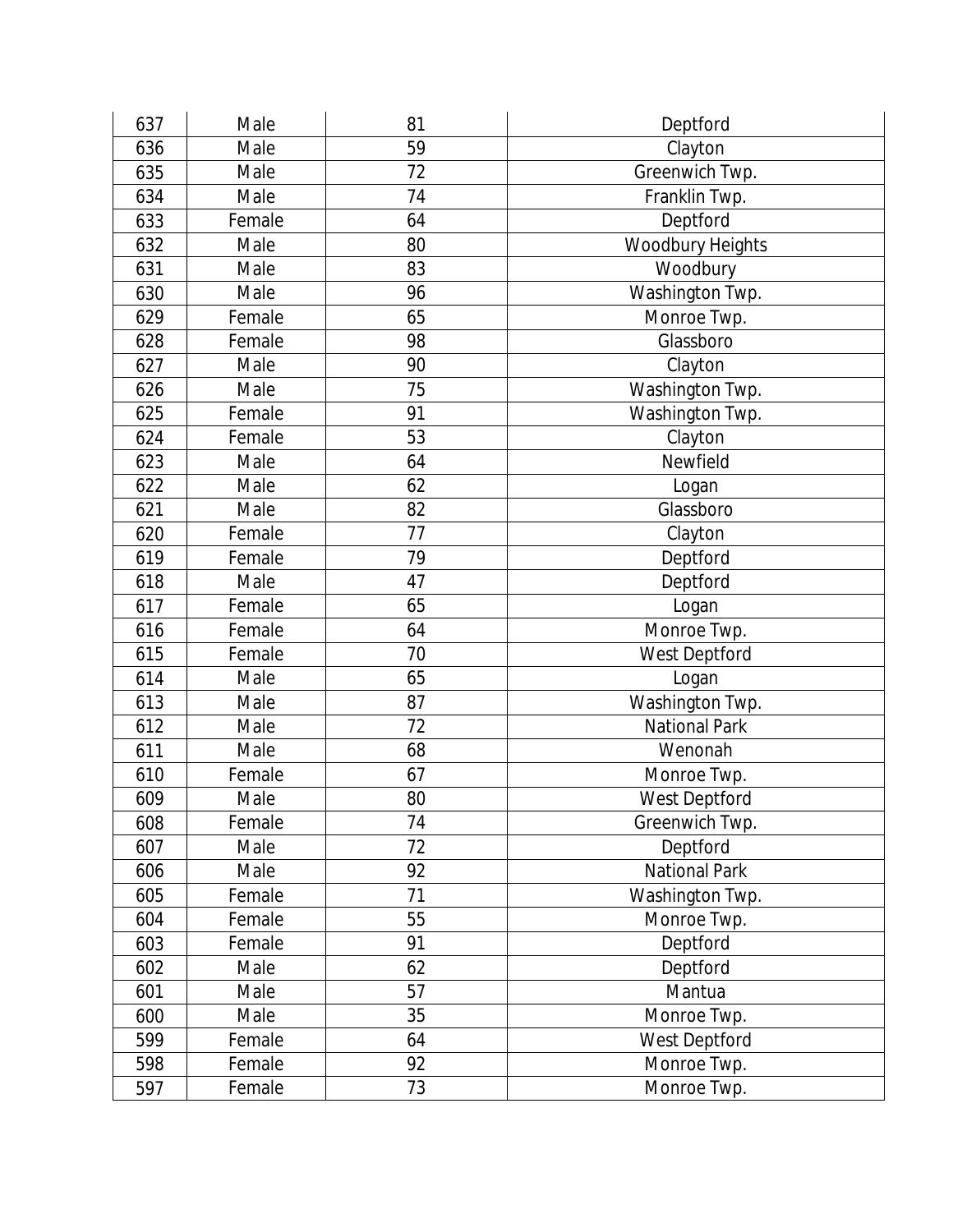| 596 | Female | 56 | Monroe Twp.         |
|-----|--------|----|---------------------|
| 595 | Female | 44 | Paulsboro           |
| 594 | Female | 58 | Paulsboro           |
| 593 | Female | 87 | Washington Twp.     |
| 592 | Male   | 25 | Franklin Twp.       |
| 591 | Female | 91 | West Deptford       |
| 590 | Male   | 73 | Washington Twp.     |
| 589 | Female | 72 | Monroe Twp.         |
| 588 | Female | 93 | Washington Twp.     |
| 587 | Male   | 75 | Woodbury            |
| 586 | Female | 85 | Monroe Twp.         |
| 585 | Male   | 79 | Woodbury            |
| 584 | Female | 74 | Paulsboro           |
| 583 | Female | 68 | Washington Twp.     |
| 582 | Male   | 91 | Washington Twp.     |
| 581 | Female | 88 | Deptford            |
| 580 | Male   | 85 | Monroe Twp.         |
| 579 | Female | 90 | West Deptford       |
| 578 | Male   | 59 | Woodbury            |
| 577 | Female | 69 | Monroe Twp.         |
| 576 | Male   | 62 | Deptford            |
| 575 | Male   | 60 | Mantua              |
| 574 | Male   | 72 | Woolwich            |
| 573 | Female | 59 | Monroe Twp.         |
| 572 | Female | 74 | Clayton             |
| 571 | Female | 87 | Deptford            |
| 570 | Female | 95 | Washington Twp.     |
| 569 | Female | 94 | Franklin Twp.       |
| 568 | Female | 69 | Paulsboro           |
| 567 | Female | 62 | Glassboro           |
| 566 | Female | 74 | Deptford            |
| 565 | Female | 67 | Washington Twp.     |
| 564 | Female | 66 | Monroe Twp.         |
| 563 | Female | 78 | Washington Twp.     |
| 562 | Female | 93 | Franklin Twp.       |
| 561 | Female | 53 | Clayton             |
| 560 | Male   | 72 | Monroe Twp.         |
| 559 | Male   | 70 | Monroe Twp.         |
| 558 | Male   | 75 | Westville           |
| 557 | Female | 70 | Glassboro           |
| 556 | Female | 65 | South Harrison Twp. |
| 555 | Female | 81 | Washington Twp.     |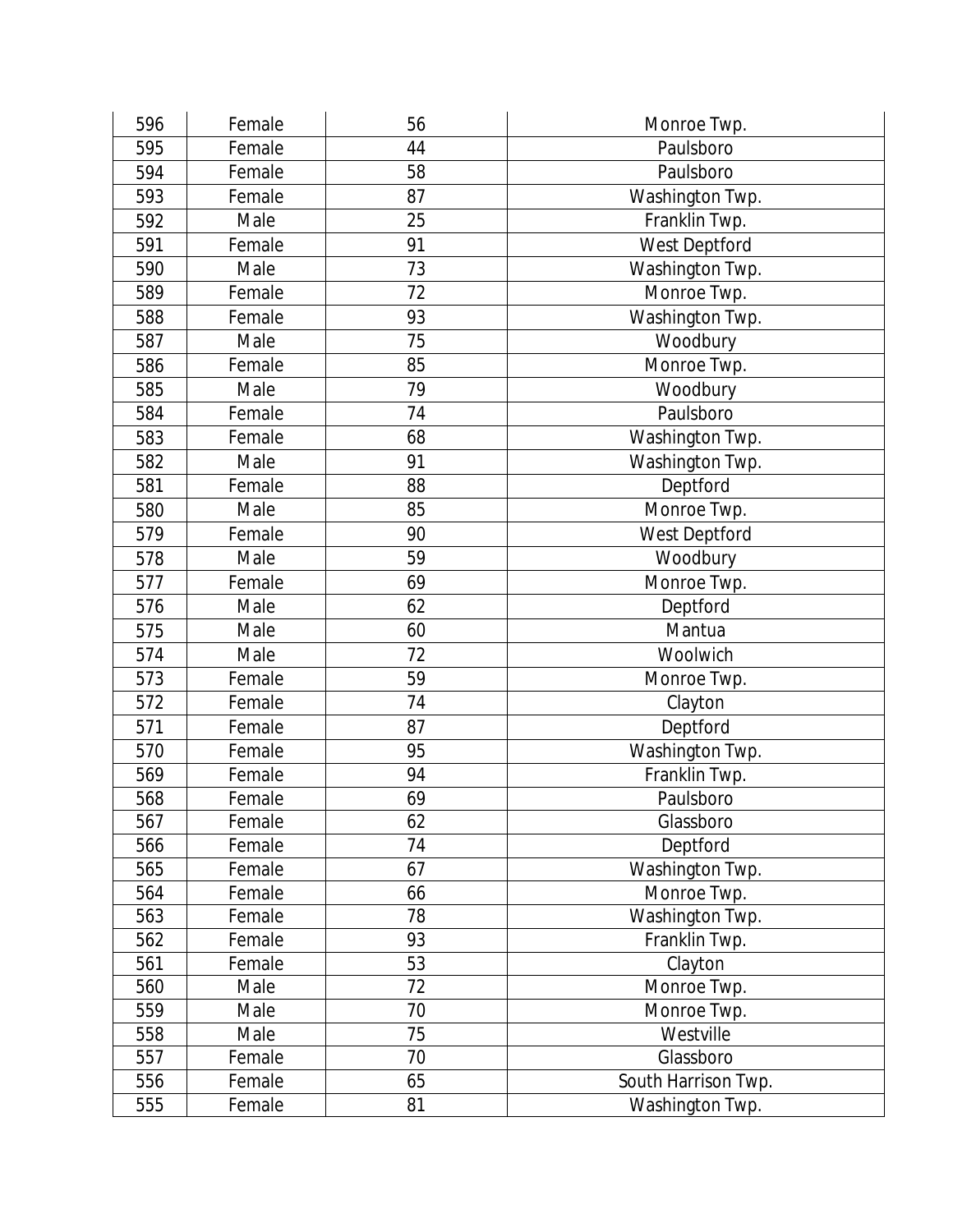| 554 | Male   | 86 | Glassboro           |
|-----|--------|----|---------------------|
| 553 | Female | 62 | West Deptford       |
| 552 | Male   | 76 | Glassboro           |
| 551 | Male   | 85 | Deptford            |
| 550 | Female | 73 | Deptford            |
| 549 | Female | 67 | Glassboro           |
| 548 | Male   | 83 | Washington Twp.     |
| 547 | Male   | 78 | West Deptford       |
| 546 | Female | 91 | Woodbury            |
| 545 | Male   | 84 | Mantua              |
| 544 | Female | 92 | Mantua              |
| 543 | Female | 71 | Franklin Twp.       |
| 542 | Male   | 35 | Deptford            |
| 541 | Male   | 78 | Monroe Twp.         |
| 540 | Female | 71 | Clayton             |
| 539 | Male   | 68 | Newfield            |
| 538 | Male   | 65 | Westville           |
| 537 | Male   | 83 | Franklin Twp.       |
| 536 | Male   | 90 | West Deptford       |
| 535 | Male   | 84 | Monroe Twp.         |
| 534 | Female | 61 | Franklin Twp.       |
| 533 | Female | 82 | Deptford            |
| 532 | Female | 79 | Monroe Twp.         |
| 531 | Female | 62 | Washington Twp.     |
| 530 | Male   | 88 | West Deptford       |
| 529 | Female | 83 | Washington Twp.     |
| 528 | Male   | 78 | Monroe Twp.         |
| 527 | Male   | 65 | Glassboro           |
| 526 | Female | 64 | Monroe Twp.         |
| 525 | Female | 78 | Monroe Twp.         |
| 524 | Female | 67 | Deptford            |
| 523 | Male   | 80 | Deptford            |
| 522 | Male   | 51 | Monroe Twp.         |
| 521 | Male   | 46 | Monroe Twp.         |
| 520 | Female | 78 | Swedesboro          |
| 519 | Male   | 98 | Glassboro           |
| 518 | Male   | 74 | Washington Twp.     |
| 517 | Male   | 85 | South Harrison Twp. |
| 516 | Male   | 86 | Deptford            |
| 515 | Female | 67 | Mantua              |
| 514 | Female | 92 | West Deptford       |
| 513 | Male   | 76 | Mantua              |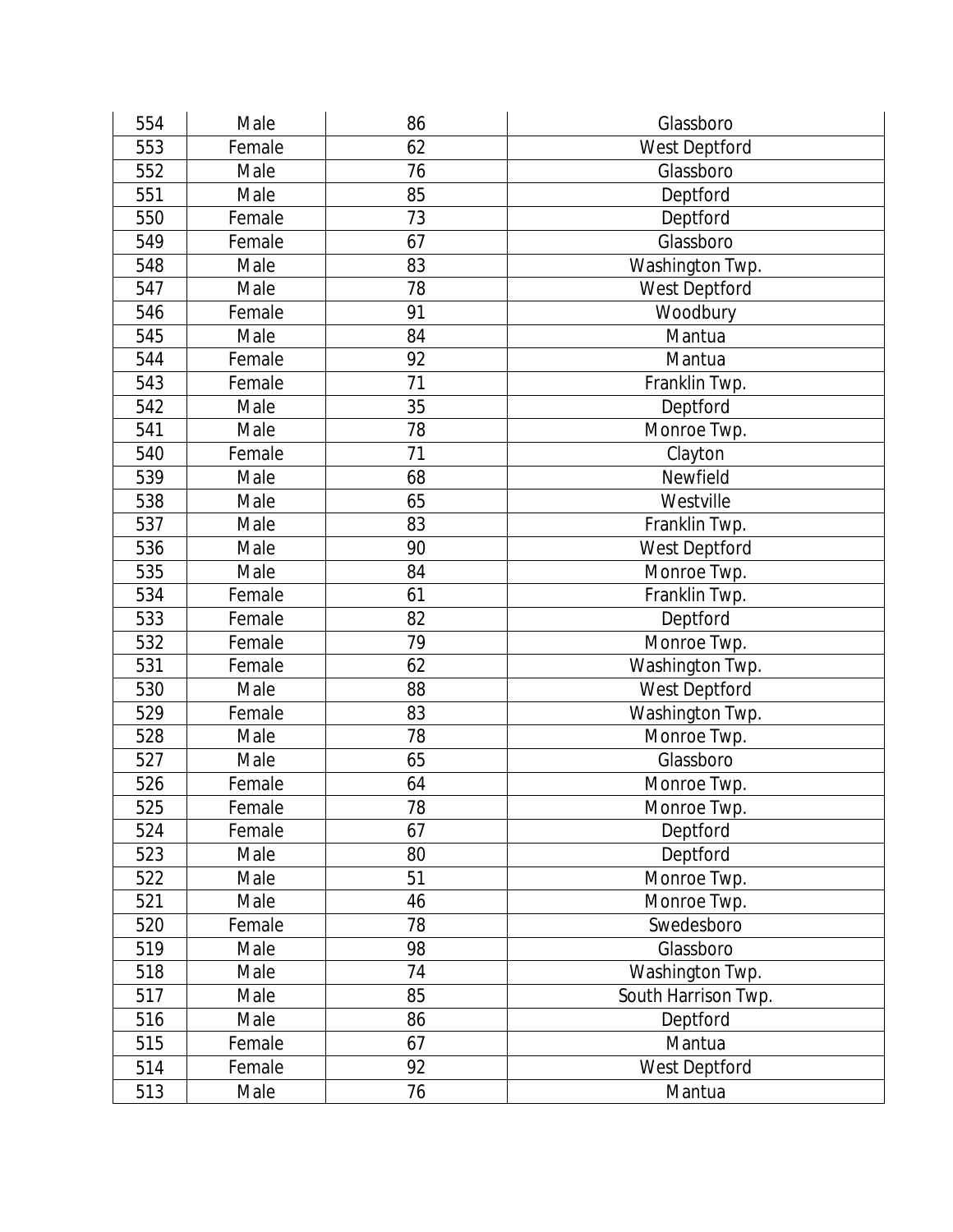| 512 | Male   | 45  | Mantua          |
|-----|--------|-----|-----------------|
| 511 | Male   | 93  | Monroe Twp.     |
| 510 | Female | 88  | Greenwich Twp.  |
| 509 | Female | 82  | Washington Twp. |
| 508 | Male   | 94  | Glassboro       |
| 507 | Female | 89  | Westville       |
| 506 | Male   | 91  | Deptford        |
| 505 | Female | 81  | Deptford        |
| 504 | Male   | 58  | Franklin Twp.   |
| 503 | Female | 59  | Washington Twp. |
| 502 | Male   | 82  | Franklin Twp.   |
| 501 | Female | 98  | Washington Twp. |
| 500 | Male   | 67  | Wenonah         |
| 499 | Male   | 69  | West Deptford   |
| 498 | Male   | 79  | Washington Twp. |
| 497 | Female | 100 | Woodbury        |
| 496 | Female | 78  | West Deptford   |
| 495 | Male   | 56  | Monroe Twp.     |
| 494 | Male   | 87  | West Deptford   |
| 493 | Female | 62  | West Deptford   |
| 492 | Male   | 72  | Clayton         |
| 491 | Female | 101 | Washington Twp. |
| 490 | Male   | 78  | Monroe Twp.     |
| 489 | Male   | 68  | West Deptford   |
| 488 | Female | 62  | Clayton         |
| 487 | Female | 88  | Monroe Twp.     |
| 486 | Male   | 82  | Franklin Twp.   |
| 485 | Female | 90  | Deptford        |
| 484 | Male   | 79  | Greenwich Twp.  |
| 483 | Female | 89  | Washington Twp. |
| 482 | Male   | 80  | Washington Twp. |
| 481 | Female | 85  | Monroe Twp.     |
| 480 | Female | 84  | Washington Twp. |
| 479 | Male   | 70  | Paulsboro       |
| 478 | Female | 85  | Glassboro       |
| 477 | Male   | 79  | Greenwich Twp.  |
| 476 | Female | 83  | Deptford        |
| 475 | Female | 88  | West Deptford   |
| 474 | Male   | 82  | Washington Twp. |
| 473 | Male   | 95  | Washington Twp. |
| 472 | Male   | 80  | East Greenwich  |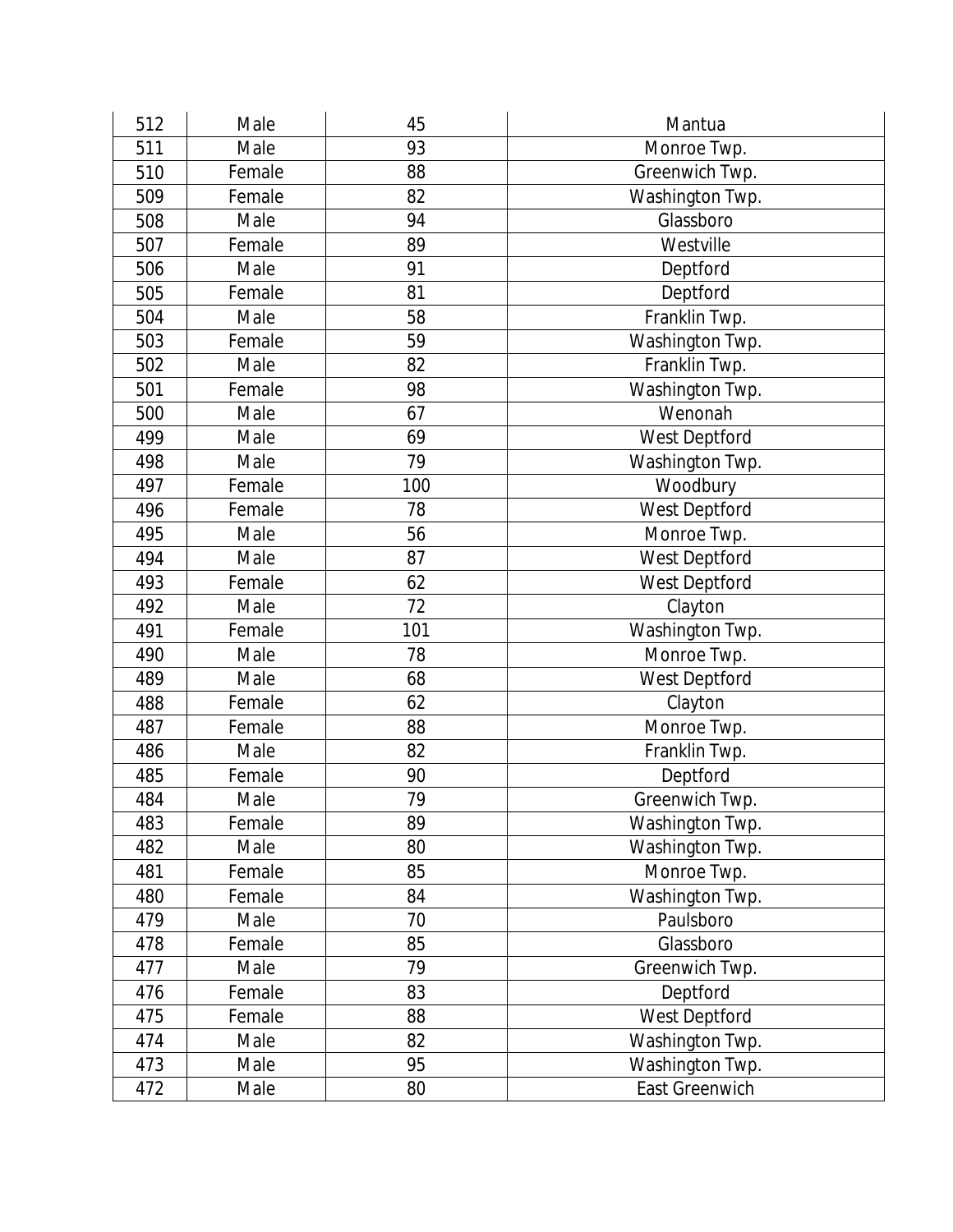| 471 | Male   | 79 | Deptford        |
|-----|--------|----|-----------------|
| 470 | Female | 81 | West Deptford   |
| 469 | Female | 82 | Monroe Twp.     |
| 468 | Male   | 89 | Harrison Twp.   |
| 467 | Female | 92 | Harrison Twp.   |
| 466 | Female | 83 | Washington Twp. |
| 465 | Female | 81 | Washington Twp. |
| 464 | Male   | 87 | Monroe Twp.     |
| 463 | Female | 89 | Washington Twp. |
| 462 | Female | 94 | Franklin Twp.   |
| 461 | Male   | 91 | Franklin Twp.   |
| 460 | Male   | 88 | Monroe Twp.     |
| 459 | Male   | 88 | Mantua          |
| 458 | Male   | 96 | Mantua          |
| 457 | Male   | 40 | Deptford        |
| 456 | Male   | 79 | Monroe Twp.     |
| 455 | Male   | 89 | Monroe Twp.     |
| 454 | Male   | 81 | Monroe Twp.     |
| 453 | Female | 81 | Pitman          |
| 452 | Female | 68 | Harrison Twp.   |
| 451 | Male   | 87 | Monroe Twp.     |
| 450 | Male   | 83 | Deptford        |
| 449 | Female | 85 | Washington Twp. |
| 448 | Male   | 82 | Washington Twp. |
| 447 | Female | 89 | Woodbury        |
| 446 | Male   | 72 | Monroe Twp.     |
| 445 | Male   | 78 | Washington Twp. |
| 444 | Female | 86 | Woodbury        |
| 443 | Female | 70 | Washington Twp. |
| 442 | Female | 66 | Washington Twp. |
| 441 | Female | 87 | West Deptford   |
| 440 | Male   | 83 | Washington Twp. |
| 439 | Male   | 68 | Mantua          |
| 438 | Male   | 87 | Deptford        |
| 437 | Male   | 67 | Harrison Twp.   |
| 436 | Male   | 63 | Woodbury        |
| 435 | Male   | 91 | Deptford        |
| 434 | Male   | 77 | Woodbury        |
| 433 | Female | 60 | Woodbury        |
| 432 | Female | 69 | Paulsboro       |
| 431 | Male   | 83 | Glassboro       |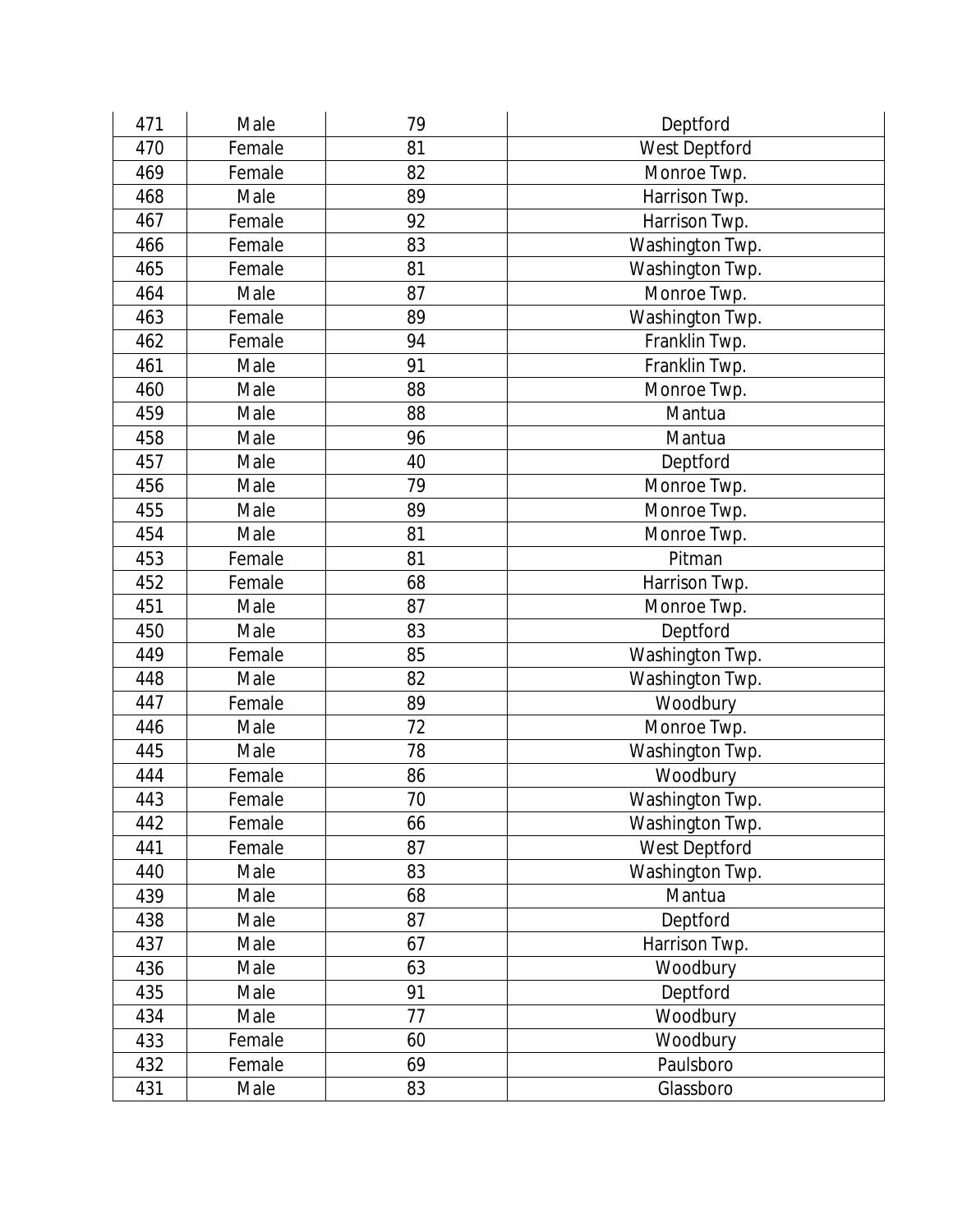| 430 | Male   | 89 | Woodbury        |
|-----|--------|----|-----------------|
| 429 | Female | 88 | Woodbury        |
| 428 | Male   | 79 | Monroe Twp.     |
| 427 | Male   | 93 | Washington Twp. |
| 426 | Male   | 84 | Deptford        |
| 425 | Male   | 63 | Harrison Twp.   |
| 424 | Female | 70 | West Deptford   |
| 423 | Female | 80 | Woodbury        |
| 422 | Male   | 76 | West Deptford   |
| 421 | Female | 76 | Monroe Twp.     |
| 420 | Male   | 79 | Washington Twp. |
| 419 | Male   | 65 | Logan           |
| 418 | Female | 70 | Woodbury        |
| 417 | Male   | 75 | Washington Twp. |
| 416 | Female | 75 | West Deptford   |
| 415 | Female | 93 | Woodbury        |
| 414 | Female | 68 | Washington Twp. |
| 413 | Male   | 72 | Monroe Twp.     |
| 412 | Female | 76 | Washington Twp. |
| 411 | Male   | 84 | Glassboro       |
| 410 | Female | 70 | Deptford        |
| 409 | Male   | 80 | Harrison Twp.   |
| 408 | Male   | 95 | Washington Twp. |
| 407 | Female | 65 | Washington Twp. |
| 406 | Female | 88 | Deptford        |
| 405 | Female | 69 | Mantua          |
| 404 | Male   | 70 | Monroe Twp.     |
| 403 | Male   | 45 | Clayton         |
| 402 | Female | 70 | Washington Twp. |
| 401 | Male   | 65 | Monroe Twp.     |
| 400 | Female | 81 | Washington Twp. |
| 399 | Female | 73 | Wenonah         |
| 398 | Female | 82 | Washington Twp. |
| 397 | Male   | 65 | Mantua          |
| 396 | Male   | 68 | Washington Twp. |
| 395 | Female | 77 | Monroe Twp.     |
| 394 | Female | 90 | Washington Twp. |
| 393 | Male   | 86 | Deptford        |
| 392 | Female | 97 | Mantua          |
| 391 | Male   | 80 | Washington Twp. |
| 390 | Male   | 78 | West Deptford   |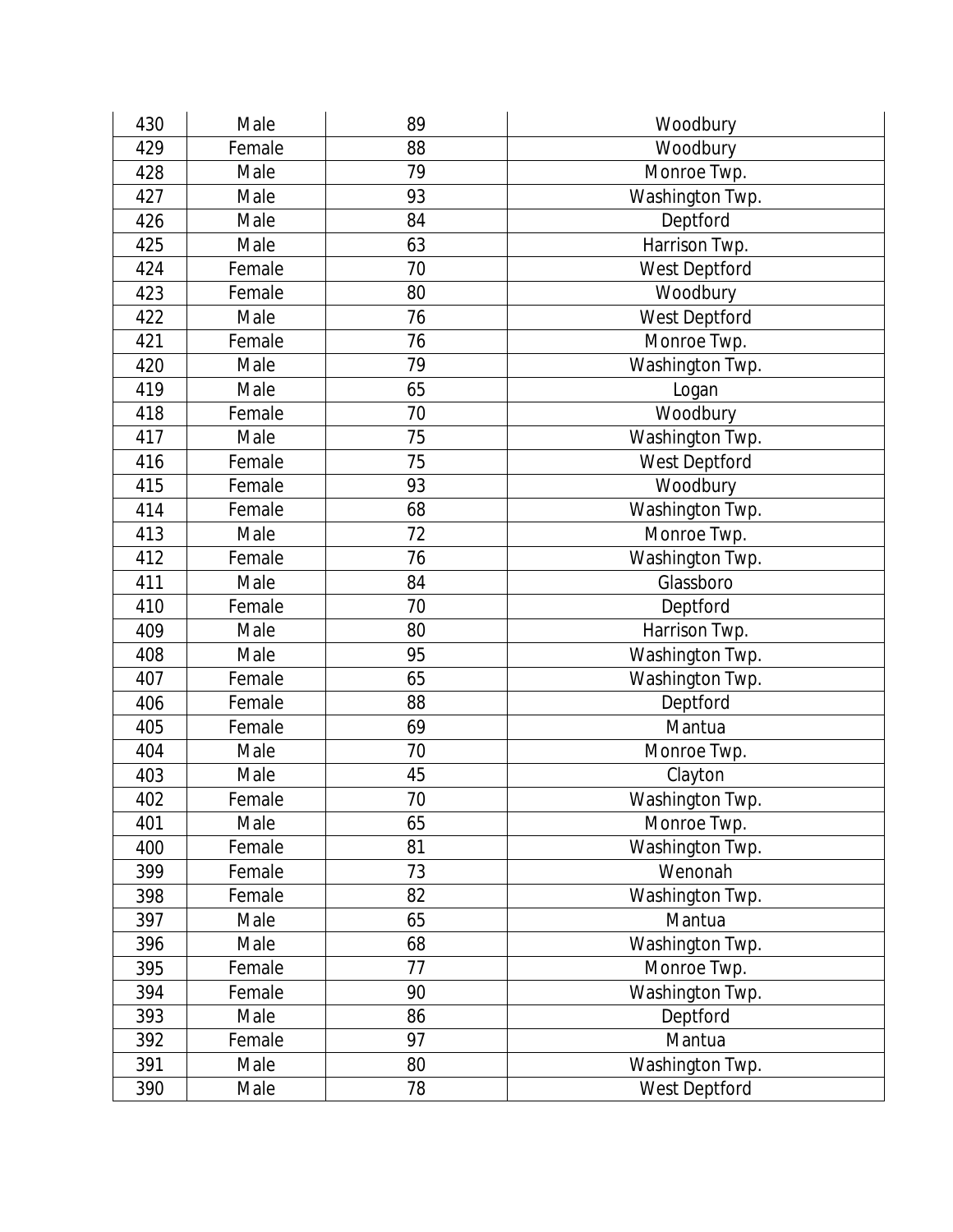| 389 | Female | 86  | Elk             |
|-----|--------|-----|-----------------|
| 388 | Female | 94  | Woodbury        |
| 387 | Male   | 58  | Glassboro       |
| 386 | Male   | 84  | West Deptford   |
| 385 | Female | 67  | Westville       |
| 384 | Male   | 90  | Deptford        |
| 383 | Male   | 90  | Deptford        |
| 382 | Male   | 88  | Paulsboro       |
| 381 | Female | 88  | West Deptford   |
| 380 | Male   | 89  | Woodbury        |
| 379 | Male   | 81  | Mantua          |
| 378 | Male   | 65  | Elk             |
| 377 | Female | 88  | Glassboro       |
| 376 | Male   | 83  | Washington Twp. |
| 375 | Male   | 92  | Glassboro       |
| 374 | Male   | 82  | Deptford        |
| 373 | Male   | 75  | Washington Twp. |
| 372 | Female | 83  | West Deptford   |
| 371 | Female | 70  | Deptford        |
| 370 | Female | 100 | Washington Twp. |
| 369 | Female | 87  | Woodbury        |
| 368 | Female | 82  | Monroe Twp.     |
| 367 | Female | 57  | Deptford        |
| 366 | Male   | 87  | Washington Twp. |
| 365 | Female | 87  | Monroe Twp.     |
| 364 | Female | 100 | Washington Twp. |
| 363 | Male   | 73  | Monroe Twp.     |
| 362 | Male   | 75  | Washington Twp. |
| 361 | Female | 93  | Woodbury        |
| 360 | Male   | 73  | Greenwich Twp.  |
| 359 | Female | 91  | Pitman          |
| 358 | Male   | 74  | Monroe Twp.     |
| 357 | Female | 81  | Washington Twp. |
| 356 | Female | 81  | Washington Twp. |
| 355 | Female | 83  | Woodbury        |
| 354 | Female | 63  | Washington Twp. |
| 353 | Male   | 70  | Franklin Twp.   |
| 352 | Male   | 88  | Woodbury        |
| 351 | Male   | 72  | Washington Twp. |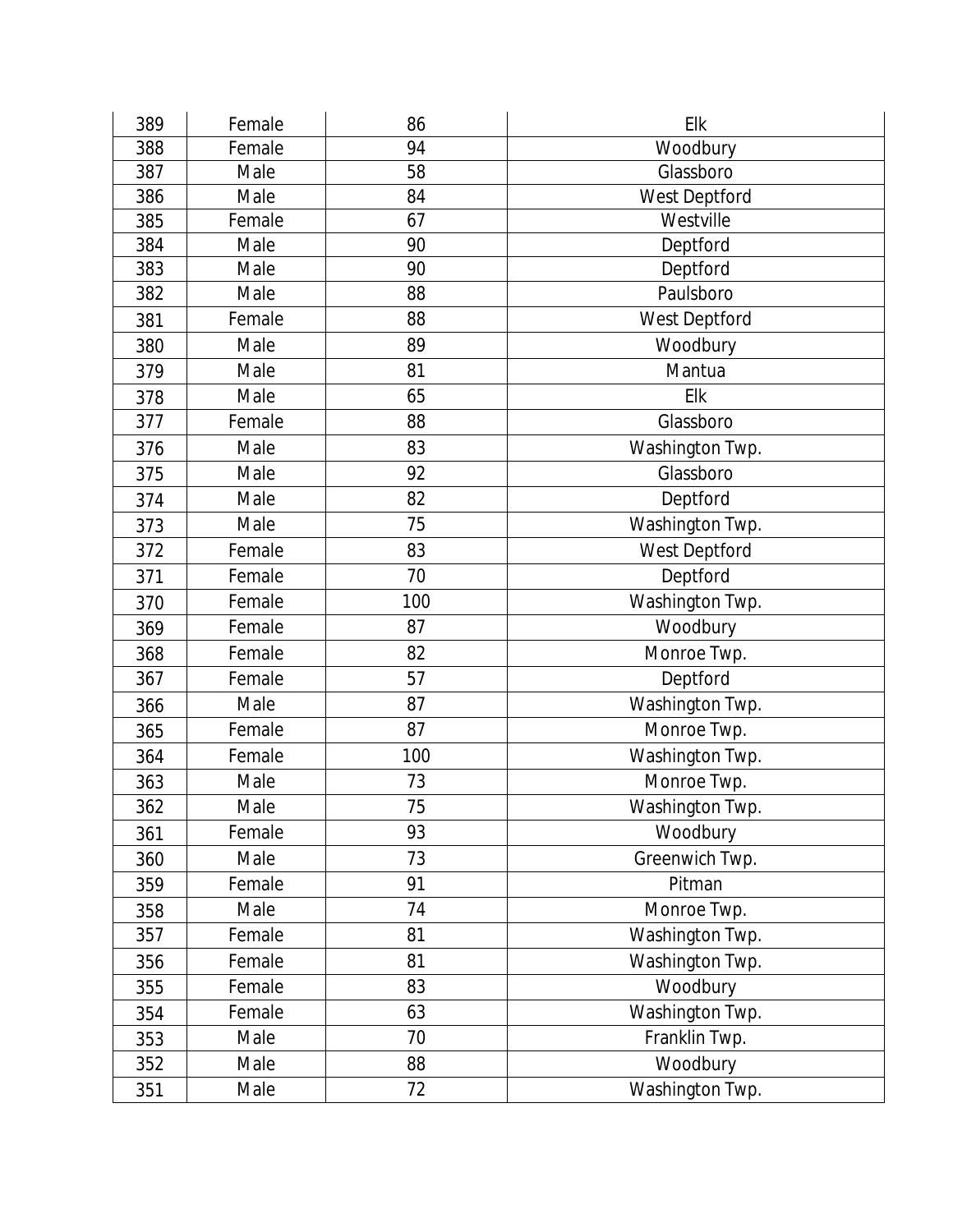| 350 | Female | 77  | Deptford              |
|-----|--------|-----|-----------------------|
| 349 | Female | 89  | Deptford              |
| 348 | Male   | 95  | Washington Twp.       |
| 347 | Female | 68  | Washington Twp.       |
| 346 | Male   | 85  | Washington Twp.       |
| 345 | Female | 93  | Woodbury              |
| 344 | Female | 76  | Washington Twp.       |
| 343 | Female | 89  | Washington Twp.       |
| 342 | Female | 72  | Monroe Twp.           |
| 341 | Female | 84  | Monroe Twp.           |
| 340 | Male   | 57  | Deptford              |
| 339 | Male   | 90  | Washington Twp.       |
| 338 | Male   | 60  | Monroe Twp.           |
| 337 | Male   | 77  | Monroe Twp.           |
| 336 | Female | 76  | Monroe Twp.           |
| 335 | Male   | 76  | Franklin Twp.         |
| 334 | Male   | 88  | Woodbury              |
| 333 | Female | 80  | Elk                   |
| 332 | Female | 87  | Woodbury              |
| 331 | Female | 84  | Deptford              |
| 330 | Female | 83  | Greenwich             |
| 329 | Male   | 76  | Deptford              |
| 328 | Male   | 80  | Mantua                |
| 327 | Female | 80  | <b>East Greenwich</b> |
| 326 | Female | 100 | Woodbury              |
| 325 | Male   | 91  | Woodbury              |
| 324 | Female | 85  | Washington Twp.       |
| 323 | Female | 84  | Woodbury              |
| 322 | Female | 91  | Washington Twp.       |
| 321 | Female | 89  | Woodbury              |
| 320 | Female | 83  | Monroe Twp.           |
| 319 | Female | 71  | Deptford              |
| 318 | Female | 84  | Washington Twp.       |
| 317 | Female | 80  | Deptford              |
| 316 | Female | 75  | Monroe Twp.           |
| 315 | Male   | 65  | Monroe Twp.           |
| 314 | Female | 78  | Franklin Twp.         |
| 313 | Female | 80  | Deptford              |
| 312 | Male   | 84  | Pitman                |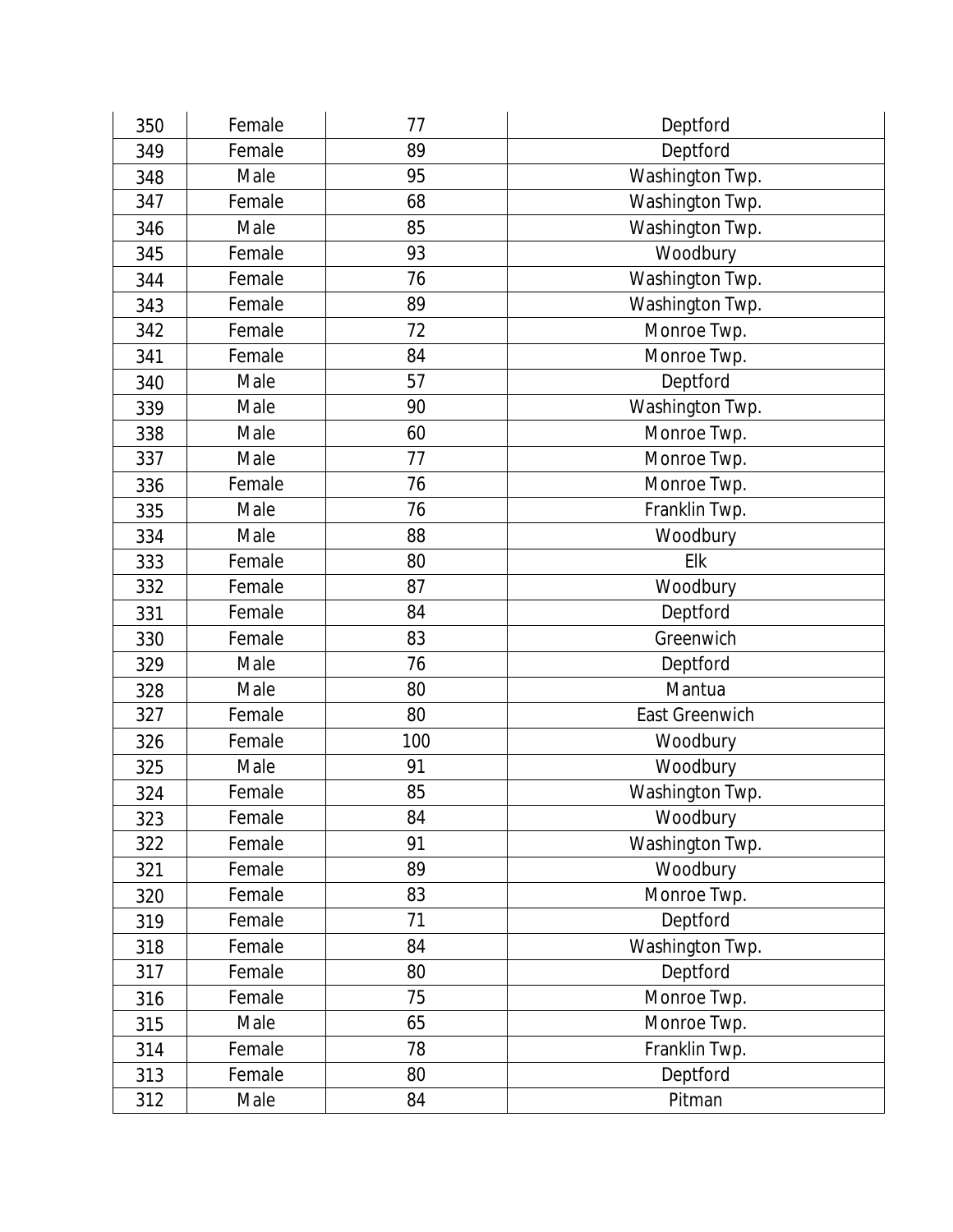| 311 | Female | 97 | Washington Twp. |
|-----|--------|----|-----------------|
| 310 | Male   | 90 | Pitman          |
| 309 | Male   | 62 | Wenonah         |
| 308 | Female | 83 | Washington Twp. |
| 307 | Female | 97 | Washington Twp. |
| 306 | Male   | 88 | Washington Twp. |
| 305 | Male   | 72 | West Deptford   |
| 304 | Male   | 90 | Westville       |
| 303 | Male   | 93 | Washington Twp. |
| 302 | Female | 97 | Deptford        |
| 301 | Male   | 53 | Washington Twp. |
| 300 | Male   | 84 | Deptford        |
| 299 | Male   | 75 | Monroe Twp.     |
| 298 | Male   | 70 | Washington Twp. |
| 297 | Female | 79 | Washington Twp. |
| 296 | Male   | 88 | Washington Twp. |
| 295 | Female | 78 | Westville       |
| 294 | Male   | 75 | Deptford        |
| 293 | Female | 85 | East Greenwich  |
| 292 | Male   | 91 | Washington Twp. |
| 291 | Male   | 70 | Washington Twp. |
| 290 | Male   | 85 | Monroe Twp.     |
| 289 | Male   | 82 | Washington Twp. |
| 288 | Male   | 88 | Washington Twp. |
| 287 | Male   | 43 | Glassboro       |
| 286 | Male   | 82 | Glassboro       |
| 285 | Male   | 83 | Westville       |
| 284 | Male   | 92 | Glassboro       |
| 283 | Male   | 74 | Monroe Twp.     |
| 282 | Female | 95 | Elk             |
| 281 | Female | 70 | Pitman          |
| 280 | Male   | 91 | East Greenwich  |
| 279 | Male   | 87 | Glassboro       |
| 278 | Male   | 86 | Mantua          |
| 277 | Female | 58 | East Greenwich  |
| 276 | Female | 90 | Glassboro       |
| 275 | Male   | 97 | West Deptford   |
| 274 | Male   | 74 | Woolwich        |
| 273 | Female | 68 | East Greenwich  |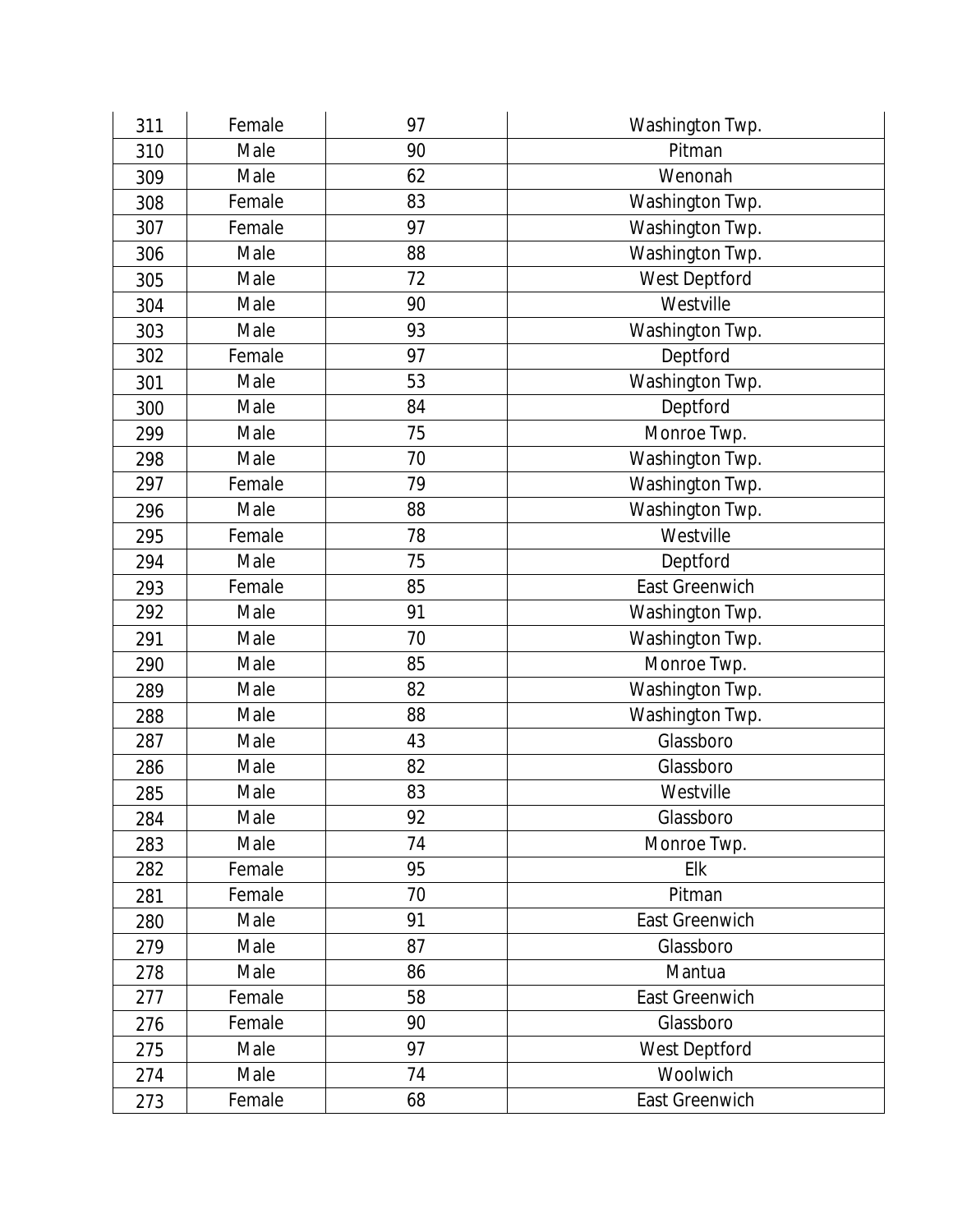| 272 | Male   | 86  | Washington Twp.       |
|-----|--------|-----|-----------------------|
| 271 | Male   | 66  | Glassboro             |
| 270 | Male   | 103 | Glassboro             |
| 269 | Male   | 73  | Glassboro             |
| 268 | Male   | 92  | West Deptford         |
| 267 | Female | 87  | Deptford              |
| 266 | Female | 79  | Deptford              |
| 265 | Female | 92  | Washington Twp.       |
| 264 | Female | 87  | Washington Twp.       |
| 263 | Male   | 70  | Monroe Twp.           |
| 262 | Male   | 60  | <b>East Greenwich</b> |
| 261 | Female | 78  | Monroe Twp.           |
| 260 | Female | 81  | West Deptford         |
| 259 | Male   | 83  | Mantua                |
| 258 | Female | 74  | Monroe Twp.           |
| 257 | Female | 86  | West Deptford         |
| 256 | Female | 74  | Deptford              |
| 255 | Male   | 79  | Harrison Twp.         |
| 254 | Male   | 83  | Deptford              |
| 253 | Female | 80  | East Greenwich        |
| 252 | Female | 84  | Paulsboro             |
| 251 | Male   | 83  | West Deptford         |
| 250 | Female | 99  | Washington Twp.       |
| 249 | Female | 89  | Deptford              |
| 248 | Female | 88  | Washington Twp.       |
| 247 | Female | 77  | East Greenwich        |
| 246 | Male   | 75  | Monroe Twp.           |
| 245 | Female | 77  | Elk                   |
| 244 | Male   | 68  | Woodbury              |
| 243 | Female | 76  | Washington Twp.       |
| 242 | Male   | 87  | Greenwich Twp.        |
| 241 | Male   | 89  | Monroe Twp.           |
| 240 | Male   | 95  | East Greenwich        |
| 239 | Female | 87  | East Greenwich        |
| 238 | Female | 84  | <b>East Greenwich</b> |
| 237 | Female | 91  | East Greenwich        |
| 236 | Female | 98  | East Greenwich        |
| 235 | Male   | 72  | Harrison Twp.         |
| 234 | Female | 81  | East Greenwich        |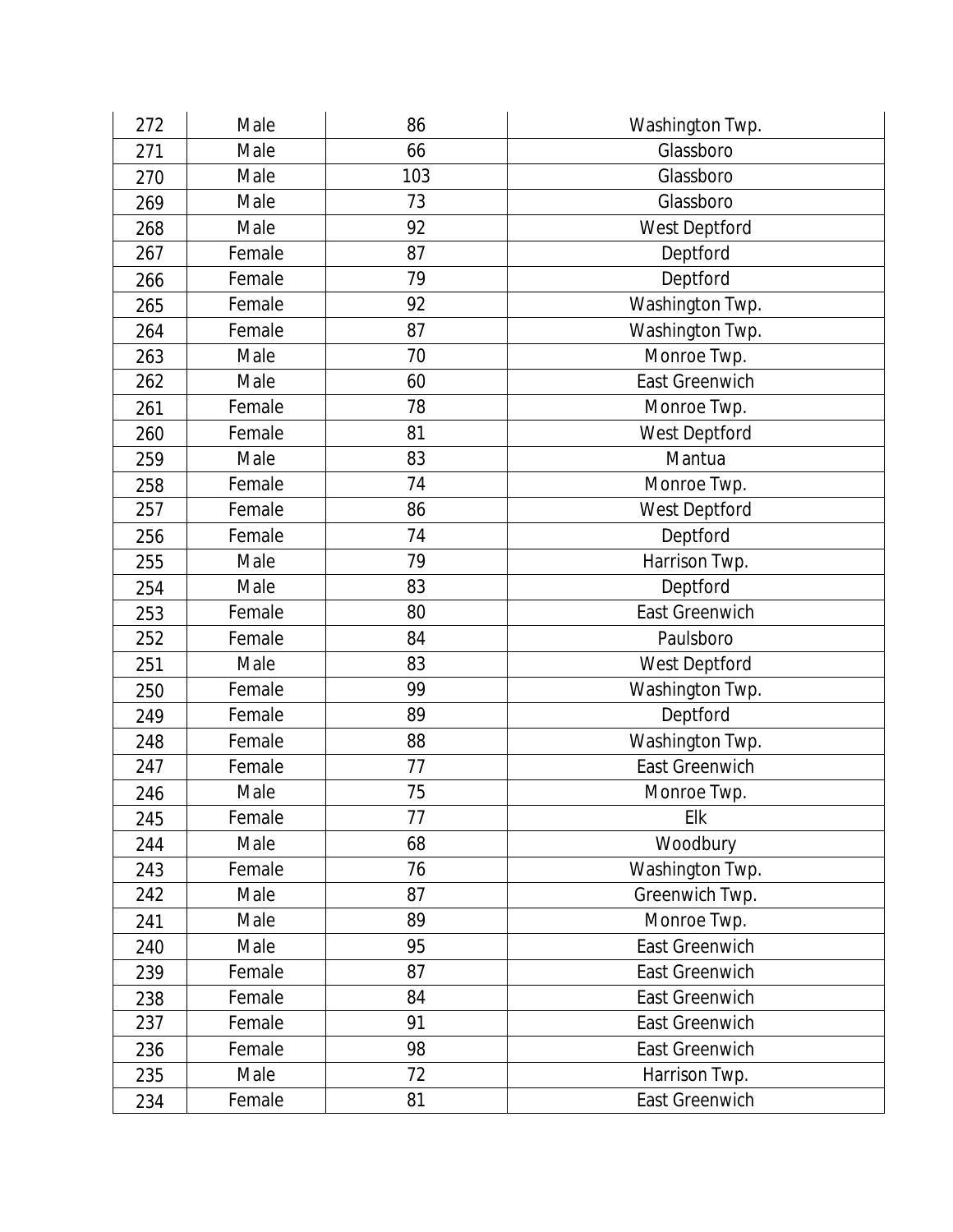| 233 | Female | 80 | East Greenwich        |
|-----|--------|----|-----------------------|
| 232 | Female | 87 | Woodbury              |
| 231 | Male   | 86 | <b>East Greenwich</b> |
| 230 | Female | 92 | <b>East Greenwich</b> |
| 229 | Male   | 76 | Washington Twp.       |
| 228 | Male   | 83 | Logan                 |
| 227 | Female | 82 | Washington Twp.       |
| 226 | Female | 91 | Washington Twp.       |
| 225 | Female | 81 | Glassboro             |
| 224 | Female | 84 | <b>East Greenwich</b> |
| 223 | Male   | 66 | Harrison Twp.         |
| 222 | Male   | 89 | Washington Twp.       |
| 221 | Female | 60 | Monroe Twp.           |
| 220 | Female | 58 | Washington Twp.       |
| 219 | Male   | 55 | Franklin Twp.         |
| 218 | Female | 96 | Washington Twp.       |
| 217 | Male   | 78 | Deptford              |
| 216 | Female | 80 | <b>National Park</b>  |
| 215 | Male   | 73 | Monroe Twp.           |
| 214 | Female | 62 | Deptford              |
| 213 | Female | 90 | Washington Twp.       |
| 212 | Male   | 83 | Deptford              |
| 211 | Female | 76 | Pitman                |
| 210 | Female | 79 | Deptford              |
| 209 | Female | 63 | Woodbury              |
| 208 | Male   | 82 | Deptford              |
| 207 | Male   | 77 | <b>National Park</b>  |
| 206 | Male   | 72 | Deptford              |
| 205 | Female | 94 | Franklin Twp.         |
| 204 | Male   | 67 | Franklin Twp.         |
| 203 | Male   | 69 | Greenwich Twp.        |
| 202 | Male   | 92 | Woodbury              |
| 201 | Male   | 56 | Deptford              |
| 200 | Male   | 80 | Deptford              |
| 199 | Male   | 91 | Deptford              |
| 198 | Female | 83 | Deptford              |
| 197 | Female | 91 | Greenwich Twp.        |
| 196 | Male   | 90 | Woodbury              |
| 195 | Male   | 83 | Deptford              |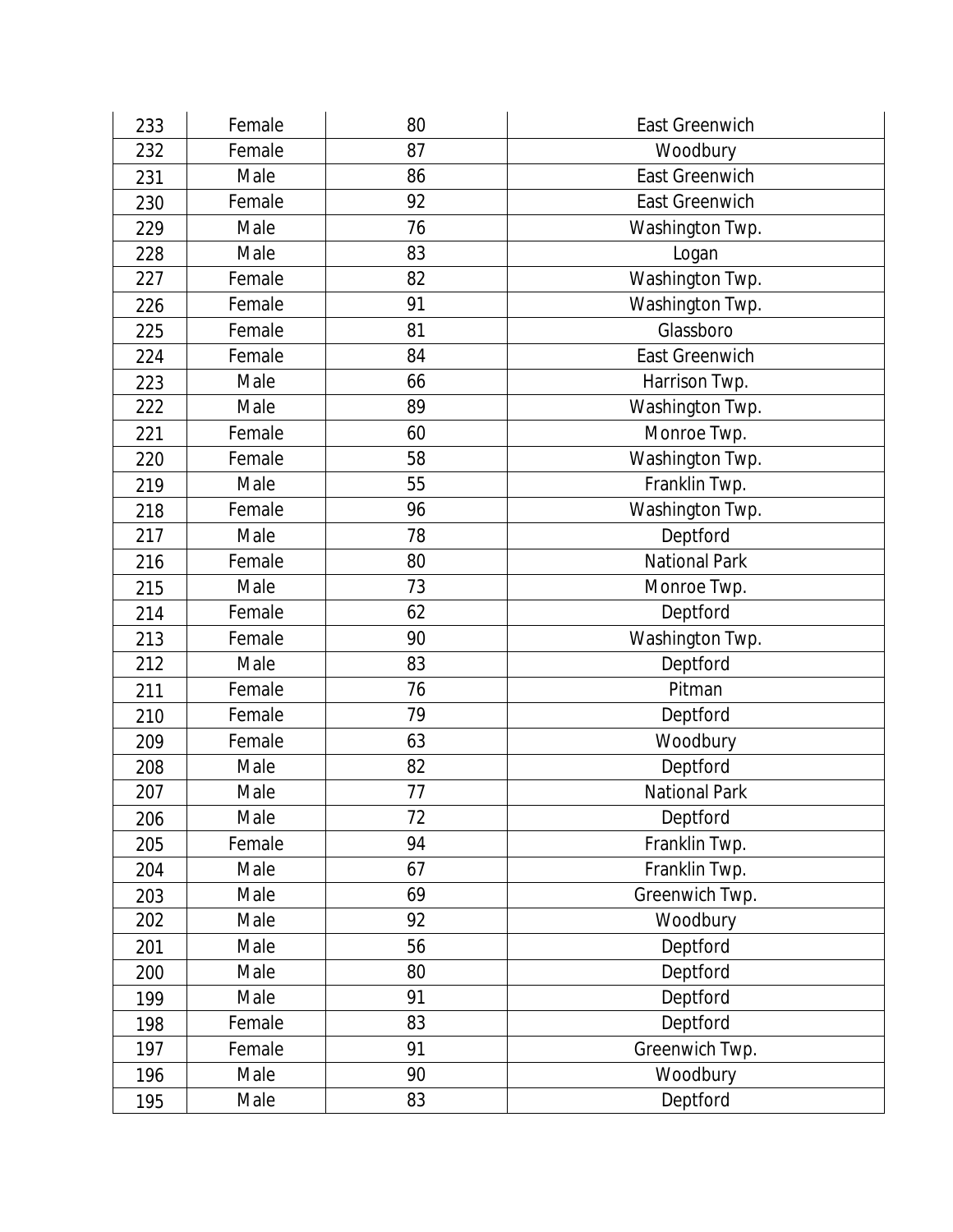| 194 | Male   | 69 | Westville       |
|-----|--------|----|-----------------|
| 193 | Male   | 80 | West Deptford   |
| 192 | Female | 69 | Deptford        |
| 191 | Female | 91 | Deptford        |
| 190 | Female | 93 | Deptford        |
| 189 | Female | 85 | Washington Twp. |
| 188 | Female | 91 | Glassboro       |
| 187 | Male   | 87 | Woodbury        |
| 186 | Female | 87 | Monroe Twp.     |
| 185 | Male   | 87 | Washington Twp. |
| 184 | Male   | 76 | Clayton         |
| 183 | Male   | 75 | Washington Twp. |
| 182 | Female | 50 | Swedesboro      |
| 181 | Male   | 59 | West Deptford   |
| 180 | Female | 38 | Woolwich        |
| 179 | Male   | 77 | Monroe Twp.     |
| 178 | Male   | 63 | Newfield        |
| 177 | Female | 66 | Deptford        |
| 176 | Male   | 77 | Deptford        |
| 175 | Male   | 41 | Paulsboro       |
| 174 | Male   | 63 | Woolwich        |
| 173 | Male   | 44 | Mantua          |
| 172 | Female | 81 | Elk Twp.        |
| 171 | Female | 84 | Deptford        |
| 170 | Female | 72 | Franklin Twp.   |
| 169 | Female | 87 | Washington Twp. |
| 168 | Male   | 85 | Washington Twp. |
| 167 | Male   | 55 | Monroe Twp.     |
| 166 | Male   | 86 | Deptford        |
| 165 | Male   | 78 | Deptford        |
| 164 | Female | 81 | Deptford        |
| 163 | Female | 96 | Washington Twp. |
| 162 | Male   | 85 | Washington Twp. |
| 161 | Female | 85 | Deptford        |
| 160 | Male   | 84 | West Deptford   |
| 159 | Female | 80 | Deptford        |
| 158 | Male   | 56 | West Deptford   |
| 157 | Female | 90 | West Deptford   |
| 156 | Male   | 95 | Woodbury        |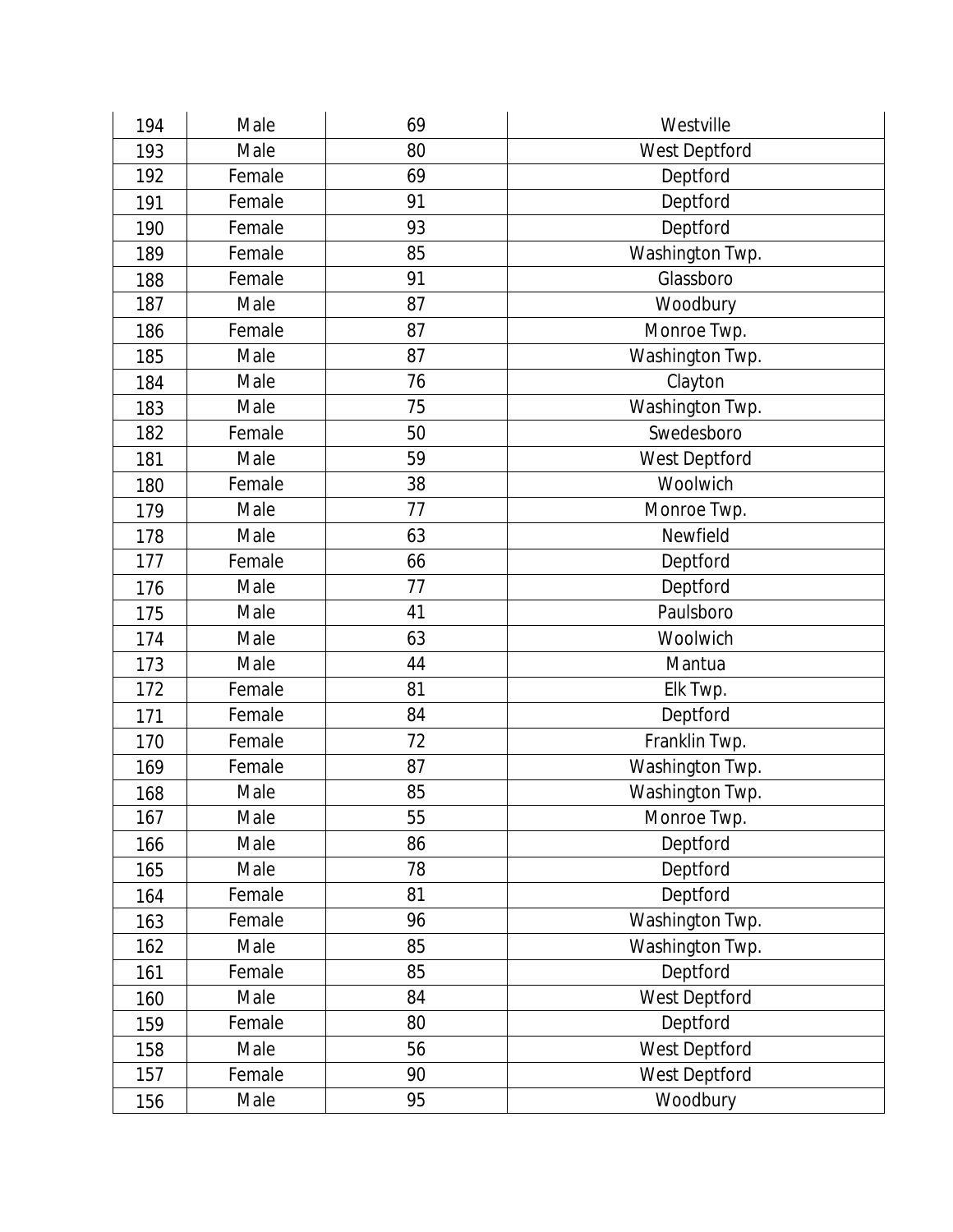| 155 | Female | 57  | Franklin Twp.   |
|-----|--------|-----|-----------------|
| 154 | Male   | 59  | Washington Twp. |
| 153 | Male   | 79  | Washington Twp. |
| 152 | Male   | 87  | Washington Twp. |
| 151 | Female | 65  | Newfield        |
| 150 | Male   | 49  | Glassboro       |
| 149 | Female | 94  | Woodbury        |
| 148 | Female | 68  | Deptford        |
| 147 | Male   | 69  | Deptford        |
| 146 | Female | 76  | Washington Twp. |
| 145 | Female | 94  | Washington Twp. |
| 144 | Female | 68  | Monroe Twp.     |
| 143 | Male   | 53  | Franklin Twp.   |
| 142 | Female | 72  | West Deptford   |
| 141 | Female | 65  | Woodbury        |
| 140 | Male   | 63  | Washington Twp. |
| 139 | Male   | 85  | Glassboro       |
| 138 | Female | 83  | Deptford        |
| 137 | Female | 88  | Deptford        |
| 136 | Male   | 80  | Deptford        |
| 135 | Female | 84  | Franklin Twp.   |
| 134 | Male   | 69  | Deptford        |
| 133 | Female | 67  | Monroe Twp.     |
| 132 | Male   | 83  | Woodbury        |
| 131 | Female | 79  | Washington Twp. |
| 130 | Female | 90  | Deptford        |
| 129 | Female | 86  | Glassboro       |
| 128 | Female | 40  | Pitman          |
| 127 | Female | 77  | Washington Twp. |
| 126 | Female | 77  | Deptford        |
| 125 | Female | 95  | Washington Twp. |
| 124 | Male   | 86  | Deptford        |
| 123 | Female | 48  | Harrison Twp.   |
| 122 | Male   | 85  | Deptford        |
| 121 | Female | 84  | Deptford        |
| 120 | Female | 105 | Deptford        |
| 119 | Female | 86  | Deptford        |
| 118 | Female | 94  | Washington Twp. |
| 117 | Female | 80  | Deptford        |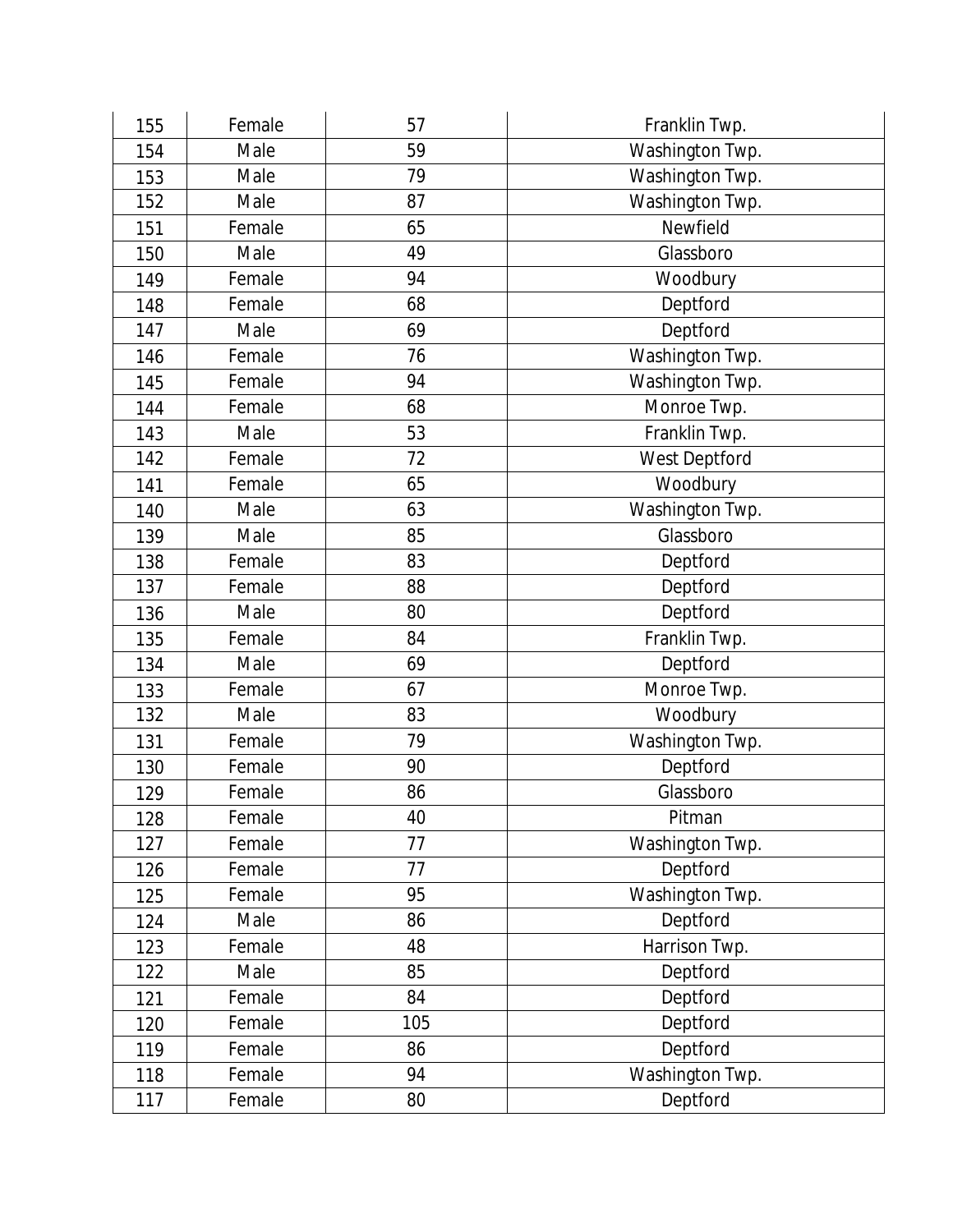| 116 | Male   | 76      | Woolwich        |
|-----|--------|---------|-----------------|
| 115 | Female | 86      | Deptford        |
| 114 | Male   | 64      | Deptford        |
| 113 | Female | 81      | Monroe Twp.     |
| 112 | Male   | 82      | Deptford        |
| 111 | Male   | 83      | Deptford        |
| 110 | Male   | 67      | Deptford        |
| 109 | Female | 90      | Deptford        |
| 108 | Male   | Unknown | Deptford        |
| 107 | Male   | 95      | Washington Twp. |
| 106 | Female | 68      | Paulsboro       |
| 105 | Female | 96      | Deptford        |
| 104 | Female | 85      | Deptford        |
| 103 | Male   | 71      | Washington Twp. |
| 102 | Male   | 48      | Paulsboro       |
| 101 | Female | 100     | West Deptford   |
| 100 | Female | 86      | Deptford        |
| 99  | Male   | 89      | Deptford        |
| 98  | Female | 71      | Deptford        |
| 97  | Female | 94      | Washington Twp. |
| 96  | Male   | 91      | Washington Twp. |
| 95  | Male   | 59      | Deptford        |
| 94  | Male   | 92      | Deptford        |
| 93  | Female | 74      | Deptford        |
| 92  | Female | 73      | Deptford        |
| 91  | Male   | 87      | Deptford        |
| 90  | Female | 59      | Glassboro       |
| 89  | Female | 86      | Deptford        |
| 88  | Male   | 70      | Deptford        |
| 87  | Male   | 75      | Deptford        |
| 86  | Female | 88      | National Park   |
| 85  | Female | 79      | Deptford        |
| 84  | Male   | 72      | Deptford        |
| 83  | Male   | 90      | Washington Twp. |
| 82  | Female | 88      | Deptford        |
| 81  | Male   | 83      | Monroe Twp.     |
| 80  | Female | 80      | Deptford        |
| 79  | Male   | 85      | Deptford        |
| 78  | Female | 72      | Deptford        |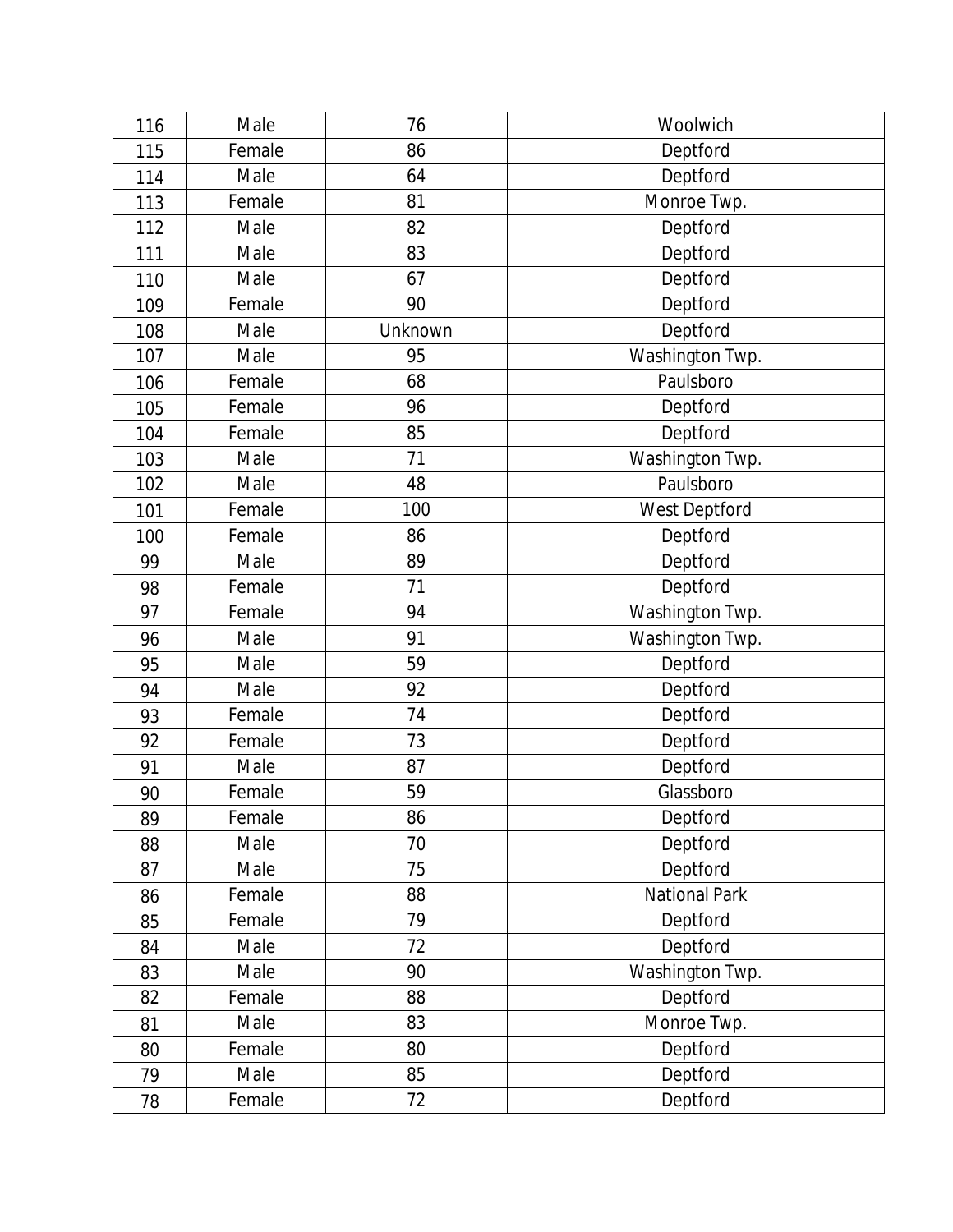| 77 | Female | 85  | Monroe Twp.     |
|----|--------|-----|-----------------|
| 76 | Male   | 68  | Washington Twp. |
| 75 | Female | 85  | Deptford        |
| 74 | Male   | 57  | West Deptford   |
| 73 | Female | 81  | Deptford        |
| 72 | Female | 101 | Deptford        |
| 71 | Female | 81  | Glassboro       |
| 70 | Male   | 75  | Deptford        |
| 69 | Female | 93  | Washington Twp. |
| 68 | Male   | 91  | Woodbury        |
| 67 | Female | 58  | Washington Twp. |
| 66 | Male   | 74  | Washington Twp. |
| 65 | Female | 98  | Washington Twp. |
| 64 | Male   | 90  | Woodbury        |
| 63 | Male   | 64  | Deptford        |
| 62 | Male   | 83  | Washington Twp. |
| 61 | Male   | 85  | Deptford        |
| 60 | Male   | 85  | Woodbury        |
| 59 | Female | 95  | Deptford        |
| 58 | Male   | 89  | Greenwich Twp.  |
| 57 | Female | 75  | Deptford        |
| 56 | Female | 85  | Deptford        |
| 55 | Male   | 85  | Deptford        |
| 54 | Female | 89  | Deptford        |
| 53 | Male   | 63  | Washington Twp. |
| 52 | Female | 90  | Washington Twp. |
| 51 | Female | 83  | Deptford        |
| 50 | Male   | 75  | Wenonah         |
| 49 | Female | 71  | Deptford        |
| 48 | Female | 52  | West Deptford   |
| 47 | Female | 73  | Deptford        |
| 46 | Female | 66  | Deptford        |
| 45 | Female | 83  | Deptford        |
| 44 | Female | 75  | Woodbury        |
| 43 | Female | 71  | Deptford        |
| 42 | Male   | 77  | Washington Twp. |
| 41 | Female | 78  | National Park   |
| 40 | Female | 98  | Deptford        |
| 39 | Male   | 79  | Washington Twp. |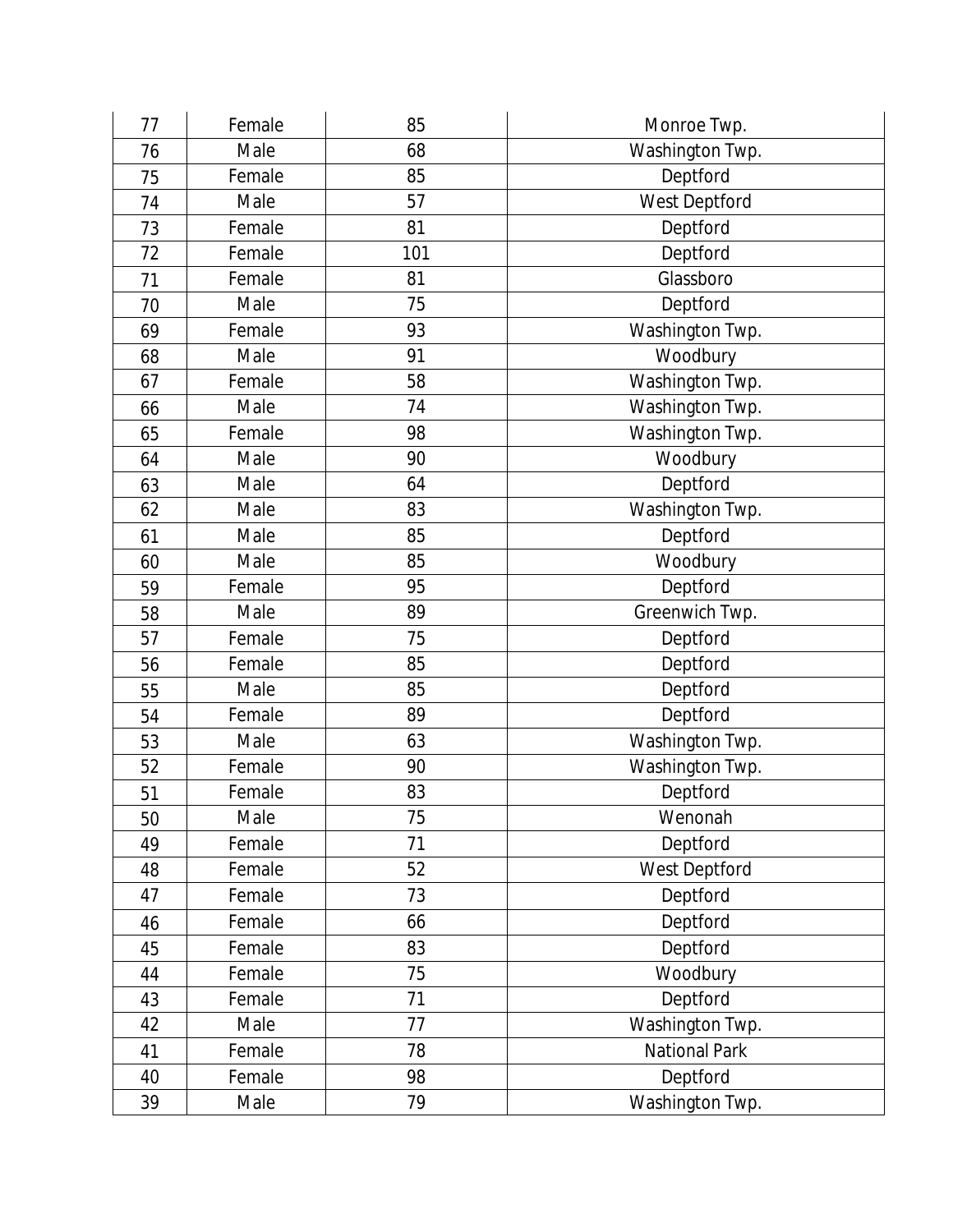| 38             | Female | 96 | Deptford         |
|----------------|--------|----|------------------|
| 37             | Male   | 81 | Deptford         |
| 36             | Female | 85 | Deptford         |
| 35             | Male   | 86 | West Deptford    |
| 34             | Male   | 59 | Woodbury Heights |
| 33             | Male   | 92 | Washington Twp.  |
| 32             | Male   | 47 | Logan            |
| 31             | Female | 79 | Deptford         |
| 30             | Male   | 65 | Westville        |
| 29             | Male   | 98 | Washington Twp.  |
| 28             | Male   | 72 | East Greenwich   |
| 27             | Male   | 92 | Deptford         |
| 26             | Male   | 94 | Washington Twp.  |
| 25             | Female | 72 | Deptford         |
| 24             | Female | 99 | Deptford         |
| 23             | Female | 84 | Deptford         |
| 22             | Male   | 70 | West Deptford    |
| 21             | Male   | 85 | Pitman           |
| 20             | Male   | 77 | Washington Twp.  |
| 19             | Male   | 66 | Swedesboro       |
| 18             | Male   | 89 | West Deptford    |
| 17             | Male   | 58 | Glassboro        |
| 16             | Female | 72 | Deptford         |
| 15             | Female | 90 | Washington Twp.  |
| 14             | Female | 88 | Washington Twp.  |
| 13             | Female | 91 | West Deptford    |
| 12             | Male   | 79 | Monroe Twp.      |
| 11             | Female | 80 | West Deptford    |
| 10             | Female | 72 | West Deptford    |
| 9              | Female | 79 | West Deptford    |
| 8              | Male   | 76 | Monroe Twp.      |
| 7              | Male   | 56 | Monroe Twp.      |
| 6              | Male   | 79 | Mantua           |
| 5              | Female | 75 | West Deptford    |
| $\overline{4}$ | Female | 68 | Deptford         |
| 3              | Female | 86 | Woolwich         |
| $\overline{2}$ | Male   | 68 | Paulsboro        |
| 1              | Female | 82 | West Deptford    |